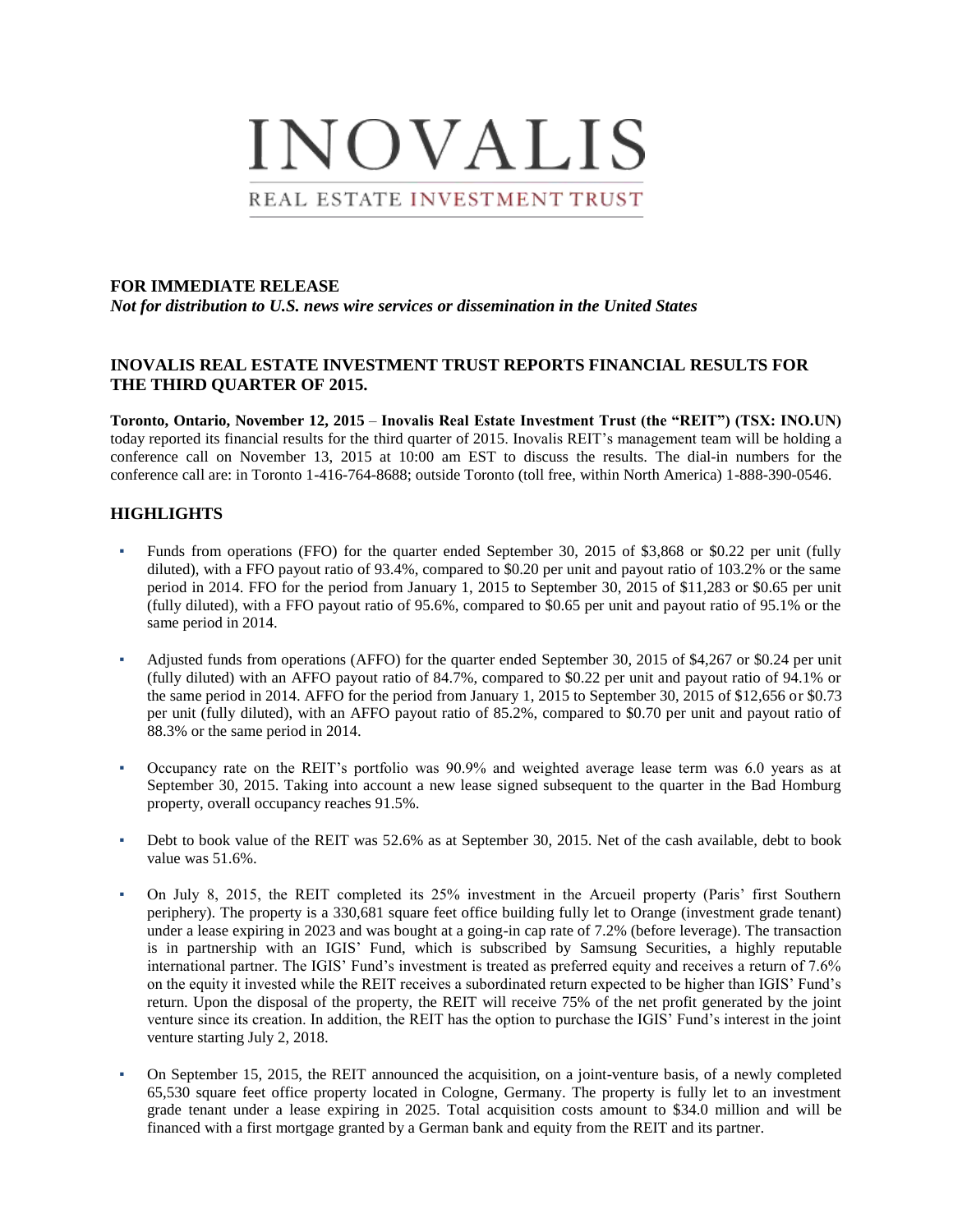#### **About Inovalis Real Estate Investment Trust**

Inovalis Real Estate Investment Trust is an unincorporated, open-ended real estate investment trust established pursuant to a declaration of trust under the laws of the Province of Ontario. The REIT has been created for the purpose of acquiring and owning office properties primarily located in France and Germany but also opportunistically in other European countries where assets meet the REIT's investment criteria. The REIT currently owns an interest in nine office properties in France and Germany, comprising approximately 971,000 square feet of gross leasable area (taking into account the interests in the properties owned in joint-ventures).

For further information, please contact:

Inovalis Real Estate Investment Trust Inovalis Real Estate Investment Trust Tel: +33 1 5643 3323<br>
david.giraud@inovalis.com antoine.tronquoy@ir

**David Giraud, Chief Executive Officer Antoine Tronquoy, Chief Financial Officer** [antoine.tronquoy@inovalis.com](mailto:antoine.tronquoy@inovalis.com)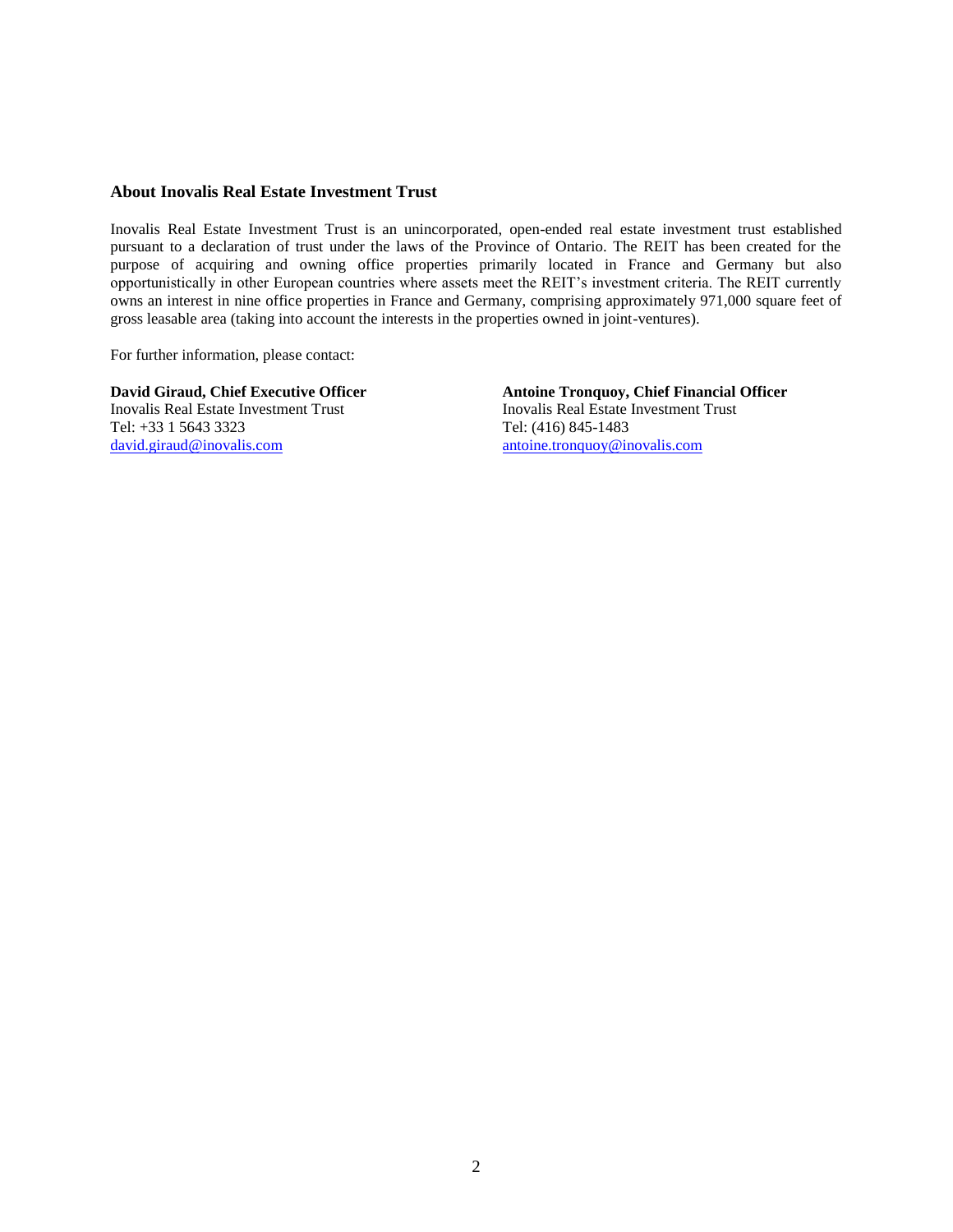# **Management's discussion and analysis**

(Dollar amounts in the MD&A are presented in thousands of Canadian dollars, except rental rates, Unit or as otherwise stated)

### **OVERVIEW**

|                                                       | September 30, 2015 | December 31, 2014 |
|-------------------------------------------------------|--------------------|-------------------|
| Operational information (1)                           |                    |                   |
| Number of properties                                  | 9                  | 7                 |
| Gross leasable area (sq.ft)                           | 972,338            | 834,529           |
| Occupancy rate (end of period) $(2)$                  | 90.9%              | 88.4%             |
| Weighted average lease term                           | 6.0 years          | 6.6 years         |
| Average capitalization rate $(3)$                     | 6.8%               | 7.6%              |
| Financing information (1)                             |                    |                   |
| Level of debt (debt-to-book value) $(4)$              | 52.6%              | 52.7%             |
| Level of debt (debt-to-book value, net of cash) $(4)$ | 51.6%              | 49.4%             |
| Weighted average term of principal repayments of debt | 6.8 years          | 7.2 years         |
| Weighted average interest rate (5)                    | 1.99%              | 1.98%             |
| Interest coverage ratio <sup>(6)</sup>                | 4.4 x              | 4.7x              |

|                                                       | Three months ending |                    |                    | Nine months ending |
|-------------------------------------------------------|---------------------|--------------------|--------------------|--------------------|
| (thousands of CAD\$ except per Unit and other data)   | September 30, 2015  | September 30, 2014 | September 30, 2015 | September 30, 2014 |
| Operating results                                     |                     |                    |                    |                    |
| Rental income $(1)$                                   | 5,543               | 4,291              | 16,133             | 13,836             |
| Net rental earnings $^{(1)}$                          | 5,507               | 4,608              | 15,805             | 12,759             |
| Earnings for the period                               | 4,479               | 2,158              | 24,159             | (4,829)            |
| Funds from Operations (FFO) $(7)(8)$                  | 3,868               | 2,554              | 11,283             | 8,284              |
| Adjusted Funds from Operations (AFFO) $(7)(8)$        | 4,267               | 2,812              | 12,656             | 8,932              |
| FFO per Unit (diluted) $(7)(8)$                       | 0.22                | 0.20               | 0.65               | 0.65               |
| AFFO per Unit (diluted) $(7)(8)$                      | 0.24                | 0.22               | 0.73               | 0.70               |
| <b>Distributions</b>                                  |                     |                    |                    |                    |
| Declared distributions on Units and Exchangeable sec. | 3,613               | 2,635              | 10,781             | 7,874              |
| Declared distribution per Unit (diluted) (8)          | 0.21                | 0.21               | 0.62               | 0.62               |
| FFO payout ratio $(7)$                                | 93.4%               | 103.2%             | 95.6%              | 95.1%              |
| AFFO payout ratio <sup>(7)</sup>                      | 84.7%               | 94.1%              | 85.2%              | 88.3%              |

(1) Taking into account the interest the REIT has in the properties held in partnerships

(2) Occupancy rate reaches 93.3% as of September 30, 2015 taking into account the Vendor Leases

(3) Calculated on annualized net rental earnings (based on net rental earnings for the quarter). Takes into account the REIT has in the properties held in partnerships

(4) The definition of *debt-to-book value* and of *debt-to-book value, net of cash* can be found under the section *Non-IFRS Financial Measures* (5) Calculated as the weighted average interest rate paid on the finance leases and the mortgage loans

(6) Calculated as net rental earnings plus interest, less general and administrative expenses, divided by interest expense on the financial leases and mortgage financings. Taking into account the interest the REIT has in the properties held in partnerships

(7) The reconciliation of FFO and AFFO to earnings for the period can be found under the section *Non-IFRS Financial Measures*

(8) Based on the fully diluted weighted average number of Units during the period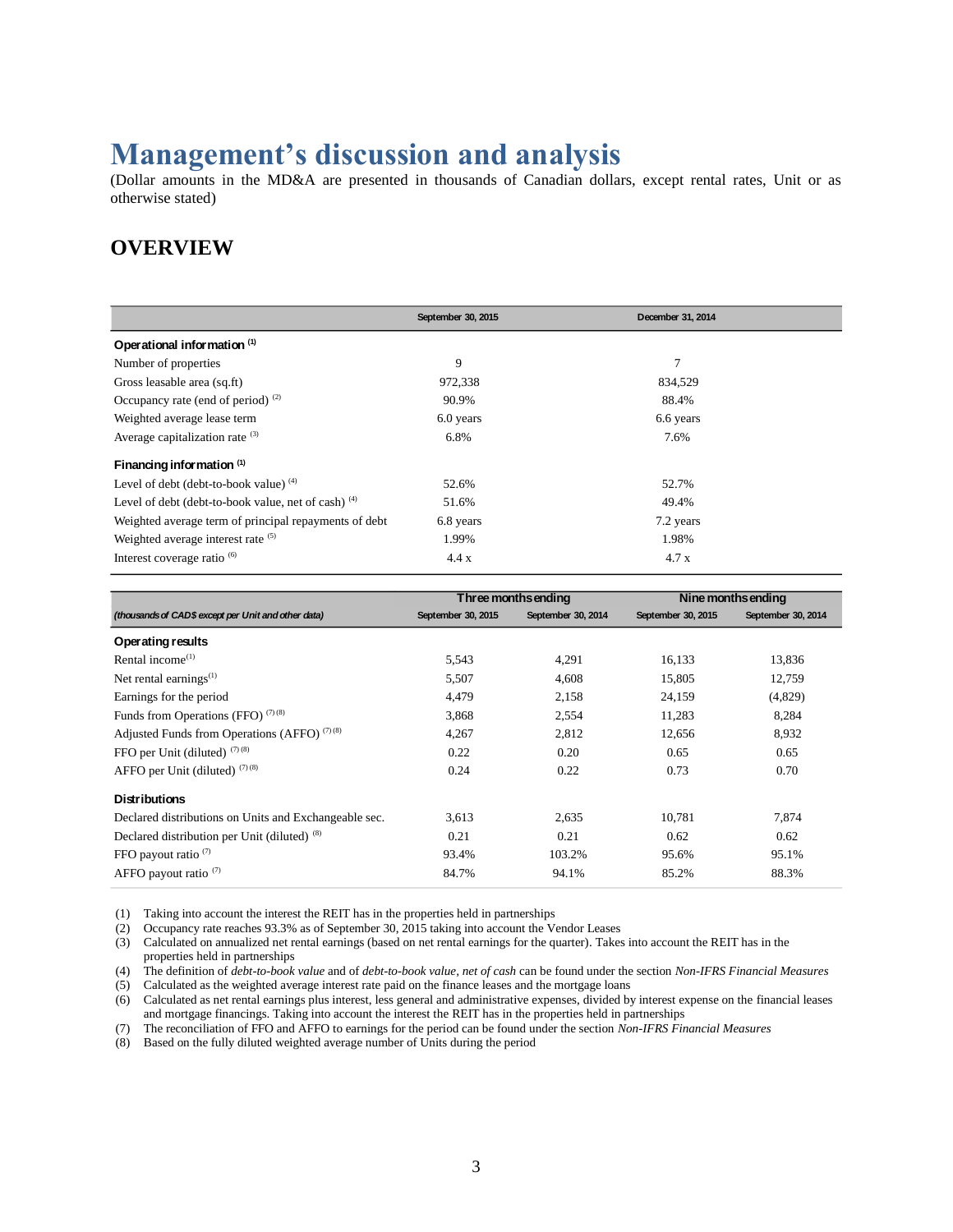# **KEY FACTS**

- Inovalis Real Estate Investment Trust ("**Inovalis REIT**", or the "**REIT**" or "**we**") is a Canadian REIT listed on the Toronto Stock Exchange under the ticker **INO.UN** investing exclusively in Europe, with a portfolio of investment properties in France and in Germany.
- Inovalis REIT is managed by Inovalis S.A. ("Inovalis SA"), a local cross-border French and German real estate asset manager managing \$10 billion of real estate and financial assets. As of September 30, 2015, Inovalis SA had a 13.8% interest in the REIT's equity (directly and indirectly).
- Funds from operations (FFO) for the quarter ended September 30, 2015 of \$3,868 or \$0.22 per unit (fully diluted), with a FFO payout ratio of 93.4%, compared to \$0.20 per unit and payout ratio of 103.2% or the same period in 2014. FFO for the period from January 1, 2015 to September 30, 2015 of \$11,283 or \$0.65 per unit (fully diluted), with a FFO payout ratio of 95.6%, compared to \$0.65 per unit and payout ratio of 95.1% or the same period in 2014.
- Adjusted funds from operations (AFFO) for the quarter ended September 30, 2015 of \$4,267 or \$0.24 per unit (fully diluted) with an AFFO payout ratio of 84.7%, compared to \$0.22 per unit and payout ratio of 94.1% or the same period in 2014. AFFO for the period from January 1, 2015 to September 30, 2015 of \$12,656 or \$0.73 per unit (fully diluted), with an AFFO payout ratio of 85.2%, compared to \$0.70 per unit and payout ratio of 88.3% or the same period in 2014.
- On July 8, 2015, the REIT completed its 25% investment in the Arcueil property (Paris' first Southern periphery). The property is a 330,681 square feet office building fully let to Orange (investment grade tenant) under a lease expiring in 2023 and was bought at a going-in cap rate of 7.2% (before leverage). The transaction is in partnership with an IGIS' Fund, which is subscribed by Samsung Securities, a highly reputable international partner. The IGIS' Fund's investment is treated as preferred equity and receives a return of 7.6% on the equity it invested while the REIT receives a subordinated return expected to be higher than IGIS' Fund's return. Upon the disposal of the property, the REIT will receive 75% of the net profit generated by the joint venture since its creation. In addition, the REIT has the option to purchase the IGIS' Fund's interest in the joint venture starting July 2, 2018.
- Occupancy rate on the REIT's portfolio was 90.9% and weighted average lease term was 6.0 years as at September 30, 2015. Taking into account a new lease signed subsequent to the quarter in the Bad Homburg property, overall occupancy reaches 91.5%.
- Debt to book value of the REIT was 52.6% as at September 30, 2015. Net of the cash available, debt to book value was 51.6%.
- On September 15, 2015, the REIT announced it has enter into an exclusivity agreement to acquire, on a jointventure basis, a newly completed 65,530 square feet office property located in Cologne, Germany. The property is fully let to an investment grade tenant under a lease expiring in 2025. Total acquisition costs amount to \$34.0 million and will be financed with a first mortgage granted by a German bank and equity from the REIT and its partner. The latter will not be Injazzat Real Estate Development as initially announced but Eurovalys, a fund managed by Advenis Investment Managers, a subsidiary of Advenis (a company part of the Inovalis SA group).

# **BASIS OF PRESENTATION**

The following management's discussion and analysis ("MD&A") of the financial condition and results of operations of Inovalis REIT should be read in conjunction with the REIT's condensed interim consolidated financial statements for the three-month and nine-month periods ended September 30, 2015, and the notes thereto. This MD&A has been prepared taking into account material transactions and events up to and including November 12, 2015. Financial data provided in the condensed interim consolidated financial statements have been prepared in accordance with International Financial Reporting Standards. All amounts in this MD&A are in thousands of Canadian dollars, except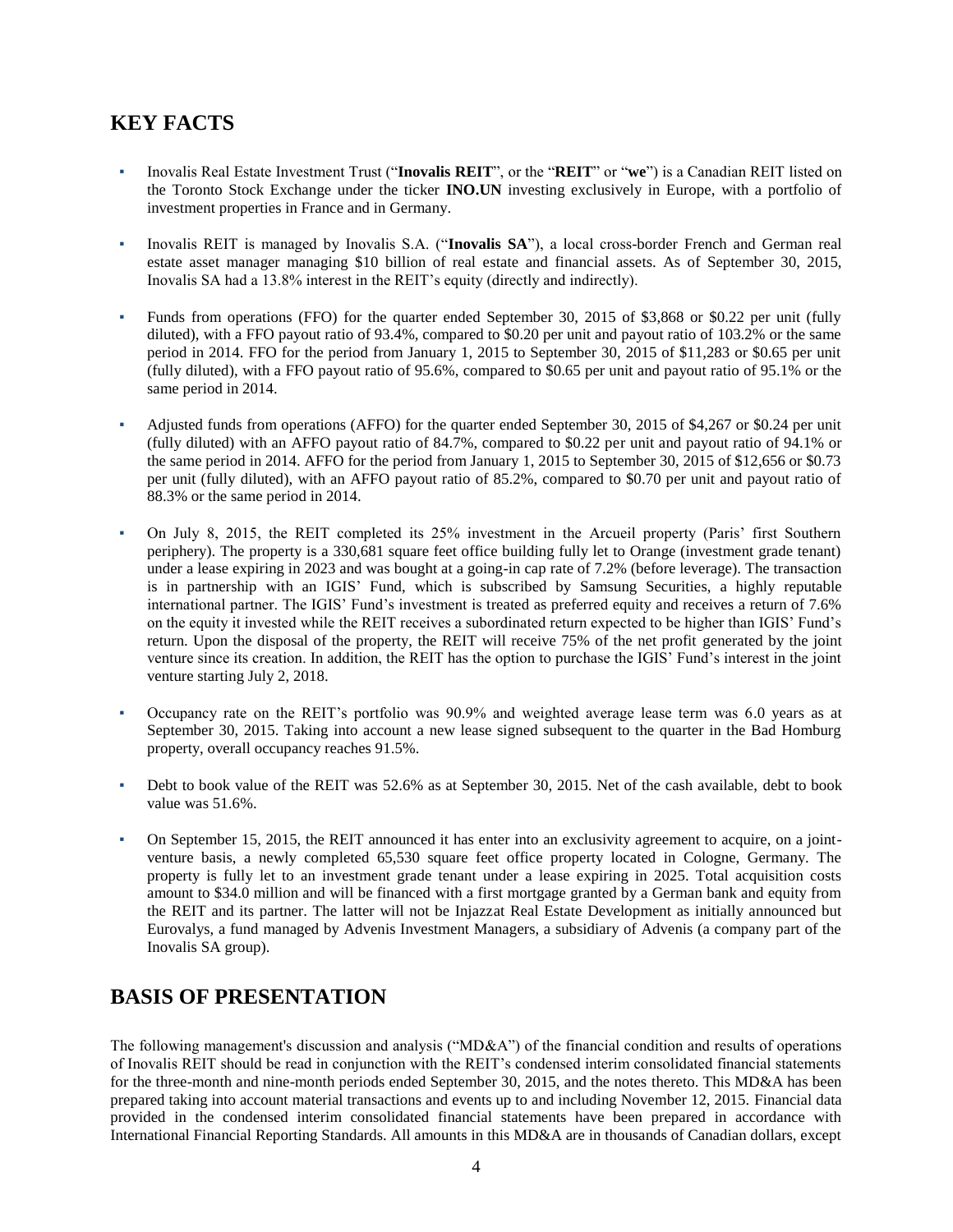per unit amounts and where otherwise stated. Historical results, including trends which might appear, should not be taken as indicative of future operations or results. Additional information about Inovalis REIT has been filed with applicable Canadian securities regulatory authorities and is available at [www.sedar.com.](http://www.sedar.com/) The exchange rate used throughout this MD&A for statement of earnings items is the average rate during the said period, i.e. 1.4665 Canadian dollars per Euro for the three-month period ended September 30, 2015 and 1.4043 Canadian dollars per Euro for the period from January 1, 2015 to September 30, 2015. For balance sheet items, projections or market data, the exchange rate used is 1.4951 (exchange rate as at September 30, 2015).

### **FORWARD-LOOKING INFORMATION**

Although we believe that the expectations reflected in the forward-looking information are reasonable, we can give no assurance that these expectations will prove to have been correct, and since forward-looking information inherently involves risks and uncertainties, undue reliance should not be placed on such information. Certain material factors or assumptions are applied in making forward-looking statements and actual results may differ materially from those expressed or implied in such forward-looking statements. The estimates and assumptions, which may prove to be incorrect, include, but are not limited to, the various assumptions set forth in this document as well as the following: (i) we will continue to receive financing on acceptable terms; (ii) our future level of indebtedness and our future growth potential will remain consistent with our current expectations; (iii) there will be no changes to tax laws adversely affecting our financing capability, operations, activities, structure or distributions; (iv) we will retain and continue to attract qualified and knowledgeable personnel as we expand our portfolio and business; (v) the impact of the current economic climate and the current global financial conditions on our operations, including our financing capability and asset value, will remain consistent with our current expectations; (vi) there will be no material changes to government and environmental regulations adversely affecting our operations; (vii) conditions in the international and, in particular, the French and German real estate markets, including competition for acquisitions, will be consistent with the current climate; and (viii) capital markets will provide us with readily available access to equity and/or debt financing.

The forward-looking statements are subject to inherent uncertainties and risks, including, but not limited to, the factors listed under the *Risk and Uncertainties* section of this MD&A, and are described in greater detail in our IPO prospectus dated March 28, 2013 and in our short-form equity offering prospectus dated October 30, 2014, which are available at [www.sedar.com.](http://www.sedar.com/) Consequently, actual results and events may vary significantly from those included in, contemplated or implied by such statements.

# **MARKET AND INDUSTRY DATA**

This MD&A includes market and industry data and forecasts that were obtained from third-party sources, industry publications and publicly available information as well as industry data prepared by Inovalis SA on the basis of its knowledge of the commercial real estate industry in which we operate (including Inovalis SA estimates and assumptions relating to the industry based on that knowledge). Inovalis SA's knowledge of the real estate industry has been developed through its 18 years of experience and participation in the industry. Inovalis SA believes that its industry data is accurate and that its estimates and assumptions are reasonable, but there can be no assurance as to the accuracy or completeness of this data. Third-party sources generally state that the information contained therein has been obtained from sources believed to be reliable, but there can be no assurance as to the accuracy or completeness of included information. Although Inovalis SA believes it to be reliable, Inovalis SA has not verified any of the data from third-party sources referred to in this MD&A, or analyzed or verified the underlying studies or surveys relied upon or referred to by such sources, or ascertained the underlying assumptions relied upon by such sources.

### **NON-IFRS FINANCIAL MEASURES**

#### **Funds from Operations and Adjusted Funds from Operations**

Funds from operations ("**FFO**") and adjusted funds from operations ("**AFFO**") are not measures recognized under IFRS and do not have standardized meanings prescribed by IFRS. FFO and AFFO are supplemental measures of performance for real estate businesses. We believe that AFFO is an important measure of economic performance and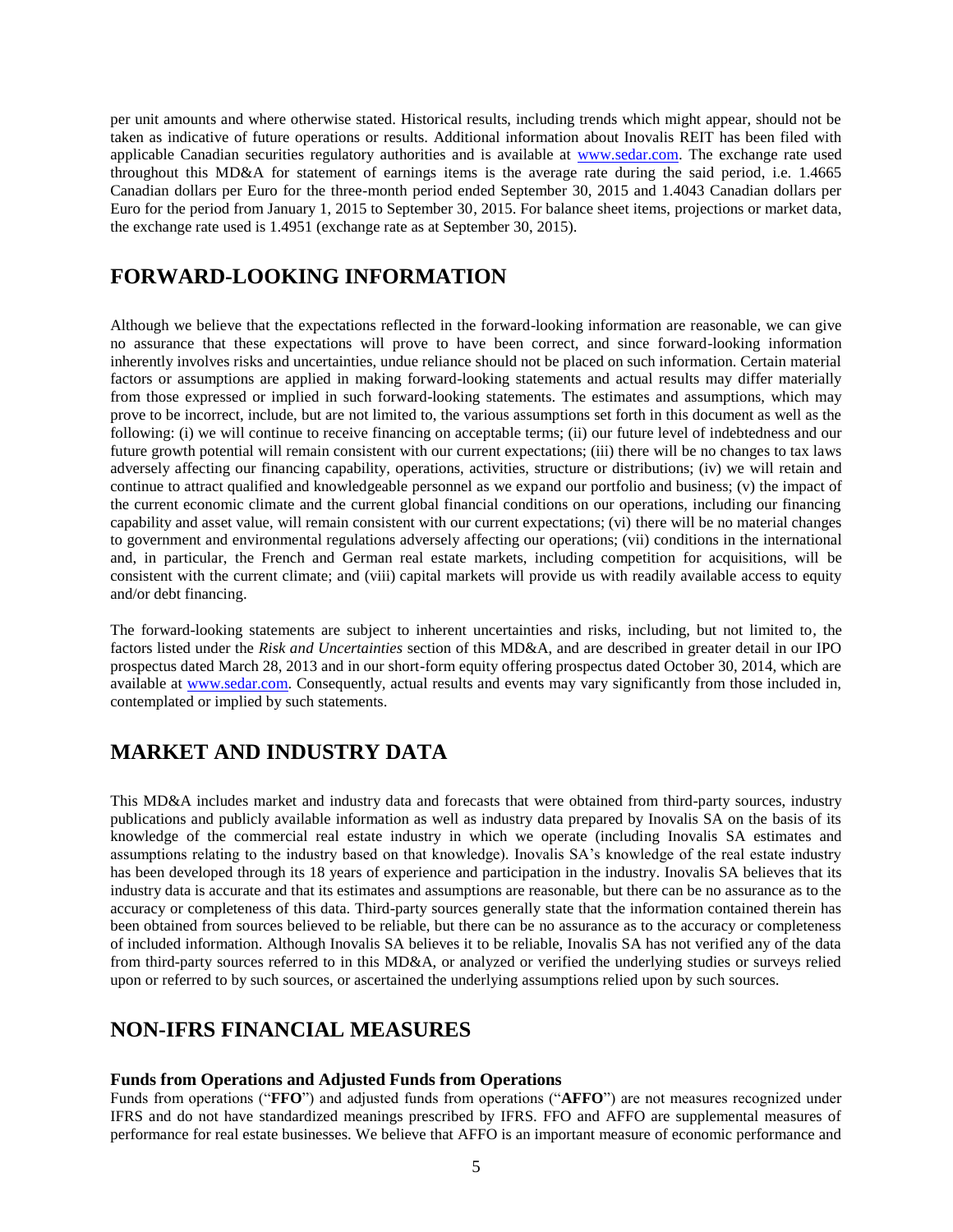is indicative of our ability to pay distributions, while FFO is an important measure of operating performance and the performance of real estate properties. The IFRS measurement most directly comparable to FFO and AFFO is net earnings. See the *Non-IFRS Reconciliation (FFO and AFFO)* section for reconciliation of FFO and AFFO to net earnings.

FFO is defined as net earnings in accordance with IFRS, excluding: (i) acquisition costs, (ii) gain on bargain purchase, (iii) net change in fair value of investment properties, (iv) net change in fair value of financial instruments at fair value through profit and loss, (v) changes in fair value of Exchangeable securities, (vi) adjustment for property taxes accounted for under IFRIC 21, (vii) loss on exercise of lease option, (viii) adjustment for foreign exchange gains or losses on monetary items not forming part of an investment in a foreign operation, (ix) gain on disposal of an interest in a subsidiary and the share of earnings from an investment accounted for using the equity method,  $(x)$ non-recurring finance costs and (xi) recovery of non-recurring items. It has also been adjusted to include the FFO from investment accounted for using the equity method and to exclude the distributions declared on Exchangeable securities. These distributions are recognized in profit and loss consistent with the classification of the Exchangeable securities as a liability. However, they are not to be considered when determining distributions for the Unitholders as indeed they are subordinated to the distributions to the Unitholders.

AFFO is defined as FFO subject to certain adjustments, including adjustments for: (i) the non-cash effect of straight line rents, (ii) the cash effect of the lease equalization loans (equalizing the rent payments, providing the REIT with stable and predictable monthly cash flows over the term of the France Telecom leases in the Vanves property, the Smart & Co. lease in the Courbevoie property and the Rue du Commerce leases in the Baldi property), (iii) amortization of fair value adjustment on assumed debt, (iv) the non-cash portion of the asset management fees paid in Exchangeable securities, (v) capital expenditures, (vi) capital expenditures paid by the vendors of the leasehold interest in the properties and/or tenants and (vii) amortization of transaction costs on mortgage loans.

FFO and AFFO should not be construed as alternatives to net earnings or cash flow from operating activities, determined in accordance with IFRS, as indicators of our performance. Our method of calculating FFO and AFFO may differ from other issuers' methods and accordingly may not be comparable to measures used by them.

#### **Debt-to-book value**

Our debt-to-book value ratio is calculated on a look-through basis and takes into account the REIT's apportioned amount of indebtedness at the partnerships' level. Indebtedness at the REIT's level, as well as at the different partnerships' levels is calculated as the sum of (i) finance lease liabilities, (ii) mortgage loans, (iii) lease equalization loans and (iv) deferred tax liabilities. Indebtedness does not take into account the contribution from shareholders that are recorded as a liability, as is the case at the REIT's level for the Exchangeable securities and at the partnerships' level for the contribution from the REIT and its partners.

### **BUSINESS OVERVIEW AND STRATEGY**

Inovalis REIT is an unincorporated open-ended real estate investment trust governed by the laws of the Province of Ontario. Inovalis REIT was founded and sponsored by Inovalis SA, our asset manager. Our Units have been listed on the Toronto Stock Exchange under the trading symbol INO.UN since April 10, 2013. Our head and registered office is located at 151 Yonge Street,  $11<sup>th</sup>$  floor, Toronto, Ontario, M5C 2W7.

Our long-term objectives are to:

- generate predictable and growing cash distributions on a tax-efficient basis from investments in incomeproducing office properties
- maximize the long-term value of both our properties and Units through active and efficient management
- grow our asset base, primarily in France and Germany, but also opportunistically in other European countries where assets meet our investment criteria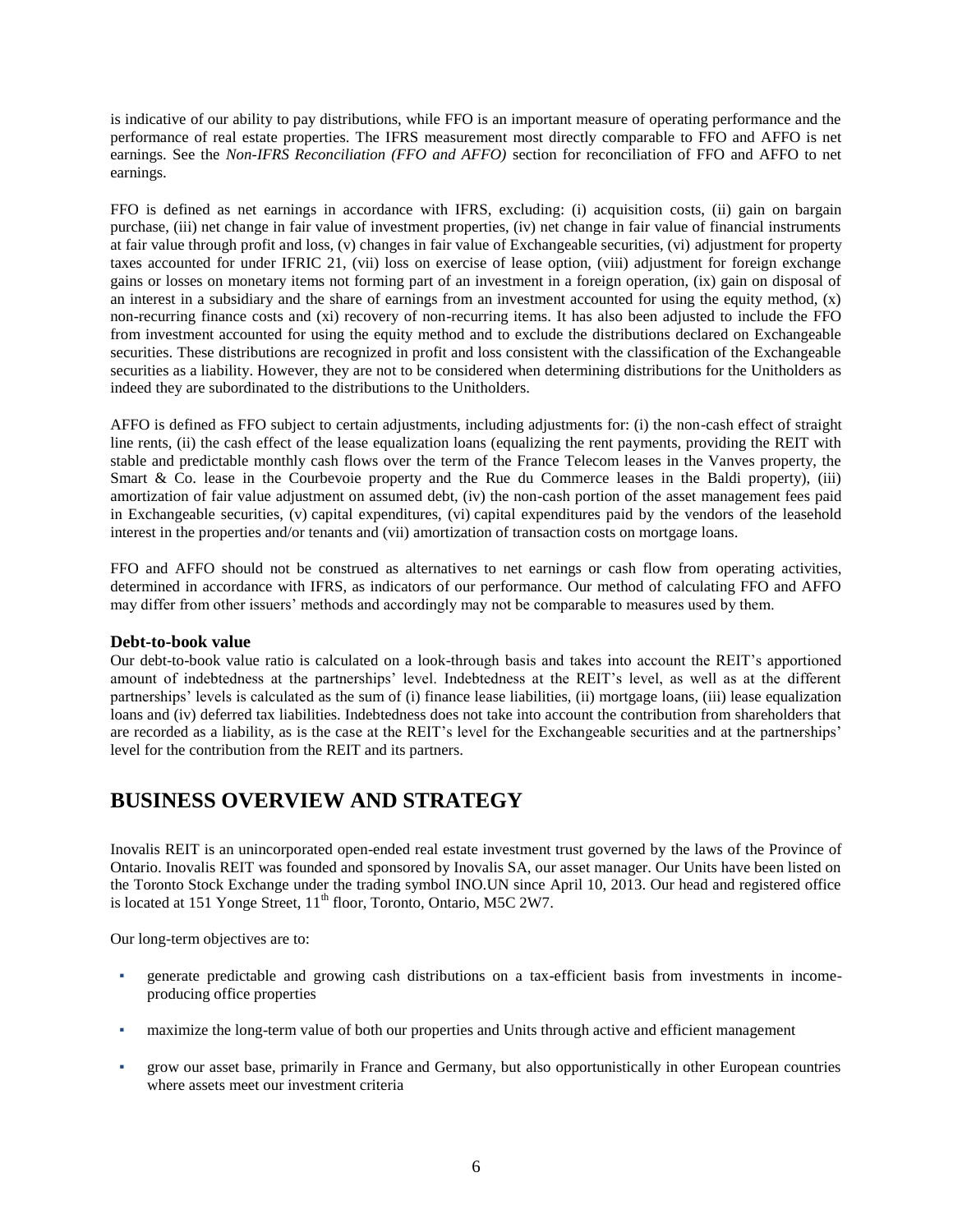increase the cash available for distribution to holders of Units ("Unitholders"), through an accretive acquisition program that successfully leverages Inovalis SA's extensive relationships and depth of commercial property and financing.

The REIT's Investment Criteria encompasses office properties outside of Canada with an occupancy level above 80% (unless AFFO accretive), secured rental cash flows, a property value between €20 million (\$29 million) to €60 million (\$88 million) (unless AFFO accretive) and a potential future upside with respect to matters including rent and area development. According to management, this target investment size falls within a very liquid segment of the real estate market in Europe, and debt financing for such acquisitions is readily available from local lenders.

### **BUSINESS ENVIRONMENT**

#### **French commercial real estate investment market**

Investment in commercial real estate in France reached  $\epsilon$ 16.5 BN (\$24.2 BN) in the first three quarters of 2015, 26.9% higher than the last ten year average of €13.0 BN (\$19.1 BN). Despite its slow economic growth, France is still much sought after, enjoying its second best year ever for investment after 2007. The Greater Paris region accounted for the largest share of acquisitions (79%). Offices are still investors' favorite, attracting 63% of investment.

According to BNP Paribas Real Estate, the prime yield in the Central Business District compressed down to 3.5% and the prime yield in the Inner Rim further down to 5.0%. Investors have increasingly bought properties beyond Paris business districts, which are structurally incapable of supplying demand and which offer low yields. Non-prime office yields have slightly declined in the majority of markets in the Greater Paris Region, where the appetite for prime products is still high.

As at September 30, 2015, the vacancy rate in the Greater Paris Region was 7.4% and inside Paris was 4.6%. This figure is mainly comprised of lower quality properties as, according to CBRE, new and redeveloped properties only accounted for 20% of the immediate supply.

#### **German commercial real estate investment market**

Investment in commercial real estate in Germany reached €38.2 BN (\$56.0 BN) in the first three quarters of 2015, 51.5% higher than the same period in 2014 and the second-beat year ever, exceeded only in 2007. Offices have become investors' favorite, attracting 41% of investment.

For investors, Germany continues to offer an extremely attractive and stable environment with interest rates still low, active consumers, upward-trending early indicators and a labour market that remains robust.

Office yields have declined throughout Germany over the last few years and, according to BNP Paribas Real Estate, prime office properties in the largest cities (Berlin, Dusseldorf, Frankfurt, Hamburg, Munich) trade at a cap rate ranging between 4.00% and 4.60%.

Banks are competing for the financing of first class office properties with long-term leases in good locations. As competition increases, banks are increasingly financing slightly risker properties.

### **REAL ESTATE MANAGEMENT AND ADVISORY SERVICES**

Pursuant to the Management Agreement, Inovalis SA is the manager of the REIT and provides the strategic, advisory, asset management, project management, construction management, property management and administrative services necessary to manage the operations of the REIT.

Upon the earlier of (i) the REIT achieving a market capitalization of \$750 million (including any Exchangeable securities held by Inovalis SA) based on the volume weighted average price (VWAP) over a 20-day trading period and (ii) April 10, 2018, the Management Agreement will terminate and the management of the REIT will be internalized at no additional cost.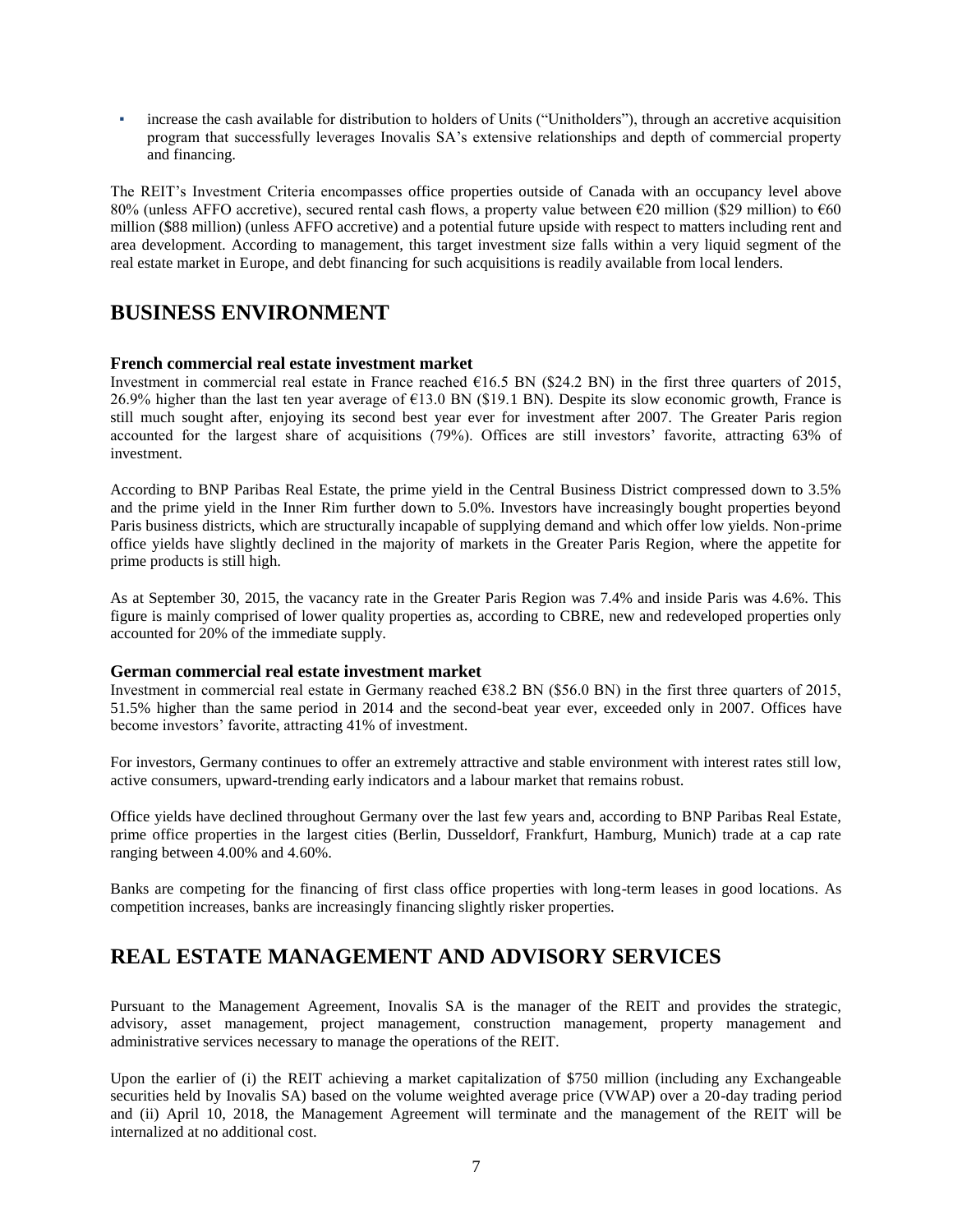## **OUR OPERATIONS**

#### **Performance indicators(1)**

| Asat                                     | September 30, 2015 | Dec 31, 2014 |
|------------------------------------------|--------------------|--------------|
| Gross leasable area (sq.ft)              | 972,338            | 834.529      |
| Number of properties                     |                    |              |
| Number of tenants                        | 32                 | 26           |
| Occupancy rate (excluding Vendor Leases) | 90.9%              | 88.4%        |
| Occupancy rate (including Vendor Leases) | 93.3%              | 92.3%        |
| Weighted average lease term (2)          | 6.0 years          | 6.6 years    |

(1) Taking into account the interest the REIT has in the properties held in partnerships

(2) Excluding early termination rights. Taking into account early termination rights, the weighted average lease term is 4.1 years

#### **Portfolio**

The REIT has an interest in 9 properties, of which 6 are held by the REIT only (Baldi, Courbevoie, Jeuneurs, Sablière and Vanves in France, Hanover in Germany) and 3 are held in partnerships with various global institutional funds (Arcueil in France, Bad Homburg and Duisburg in Germany).

#### **Occupancy**

The overall weighted average occupancy rate across our portfolio was 90.9% at September 30, 2015. Taking into account the vendor leases on the Vanves, Baldi and Sablière properties (on 23,336 sq.ft in total, or 2.4% of our portfolio's total GLA), occupancy rate across the portfolio reaches 93.3%.

Subsequent to the quarter, the REIT relet 13,455 square feet of office space in the bad Homburg property to an investment grade tenant that is expanding its presence in the property bringing occupancy rate on this property from 76.6% to 88.8%. Taking this new lease into account, overall occupancy rate on the REIT's portfolio increases from 90.9% up to 91.6%.

Inovalis SA is consistently putting a strong effort in the reletting of the vacant premises as evidenced by the increase of the occupancy rate from 88.4% as at December 31, 2014 up to 90.9% as at September 30, 2015.

The Baldi property, which is an office mainly property, also comprises 31,603 square feet of mixed-used and storage areas, on which we did not put any value when the REIT bought the property in November 2014. Excluding these areas in our square footage calculation, occupancy rate throughout the portfolio would reach 93.9%. On that basis, the 6.1% vacancy rate on our portfolio is in line with vacancy rate in our market (7.4% in the Greater Paris Region and 4.6% inside Paris).

External brokers are working with the Inovalis SA team to lease remaining vacant premises on the REIT's portfolio.

#### **Tenants**

The tenant base in the portfolio is well diversified from an industry segment standpoint, with many tenants having large national or multinational footprints. 79% of 2015 estimated gross rental income come from French public agencies, are guaranteed by large German or international banks, or are signed with investment grade corporates or are affiliates of investment grade corporates.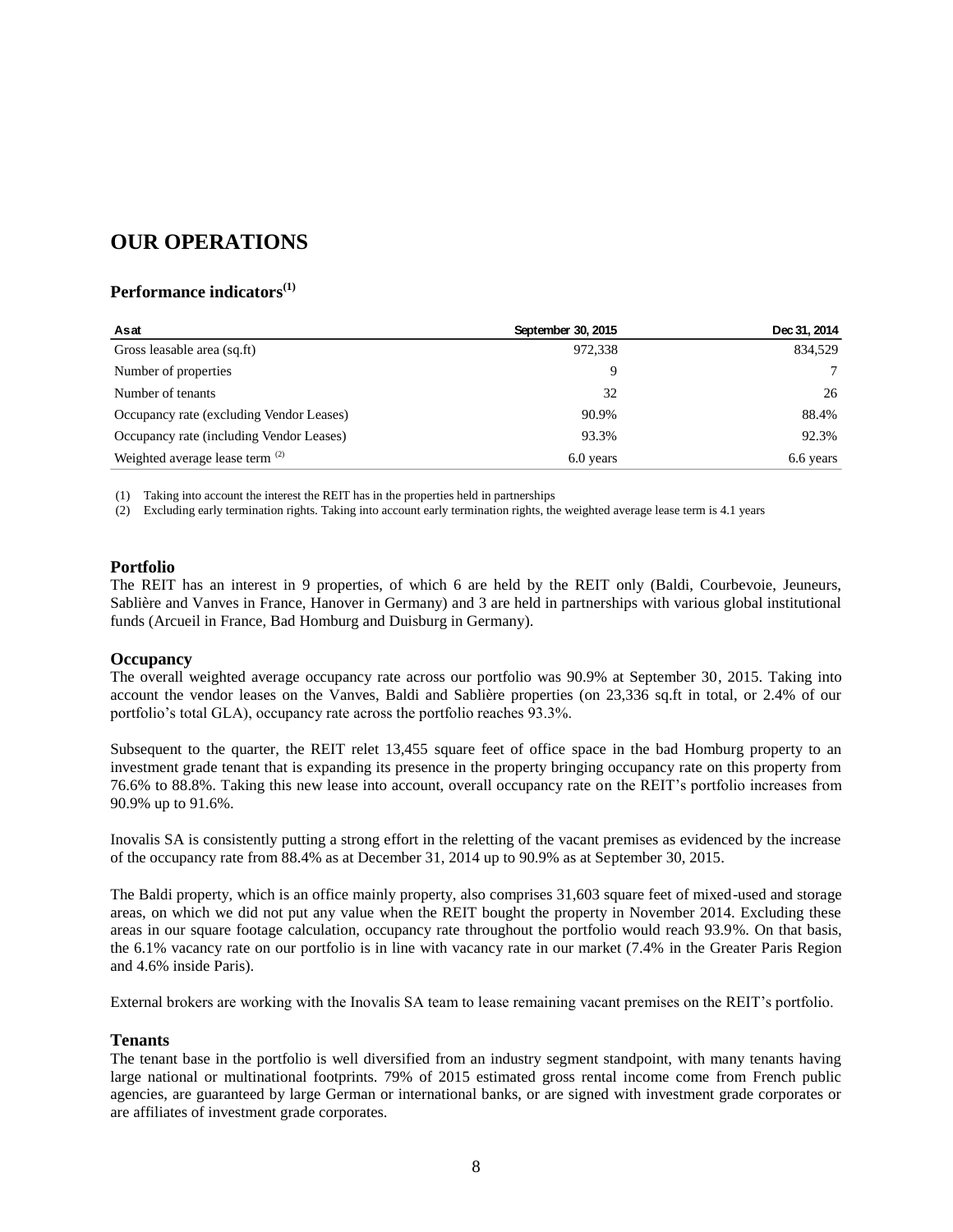The following table shows our five largest tenants, sorted out by contribution to gross leasable area (GLA). Tenant marked with  $(*)$  is a tenant from property owned on a partnership basis and is taken into account applying the percentage of ownership the REIT has in the underlying property.

|                                                             |                          | <b>GLA</b> | % of Total |
|-------------------------------------------------------------|--------------------------|------------|------------|
| <b>Tenant</b>                                               | <b>Tenant Sector</b>     | (sq.ft.)   | <b>GLA</b> |
| Orange (formerly France Telecom) (*)                        | Telecommunications       | 268,740    | 27.6%      |
| <b>Facility Services Hannover GmbH</b>                      | Banking / Real estate    | 124,076    | 12.8%      |
| Mitsubishi Hitachi Power Systems Europe GmbH <sup>(*)</sup> | Manufacturer             | 108.959    | 11.2%      |
| Rue du Commerce                                             | E-commerce               | 51,926     | 5.3%       |
| National Conservatory of Arts and Crafts                    | Education and training   | 50,407     | 5.2%       |
| Top 5 tenants                                               |                          | 604,108    | 62.1%      |
| Other tenants                                               | Diversified              | 279.654    | 28.8%      |
| Vendor Lease                                                | $\overline{\phantom{a}}$ | 23,336     | 2.4%       |
| Vacant                                                      |                          | 65,240     | 6.7%       |
| <b>Total</b>                                                |                          | 972,338    | 100.0%     |

Our largest tenant Orange is investment grade and has leases in two of our properties, the Vanves property and the Arcueil property (held in partnership).

#### **Leasing profile**

#### *Rental indexation*

All leases have rental indexation based on either the French ICC (construction cost index) or ILAT (index averaging construction costs and CPI indexes) or the German Consumer Price Index, as applicable.

#### *Lease rollover profile*

The REIT has an average remaining lease term of 6.0 years (not including tenant early termination rights). Assuming all tenants leave at next possible early termination rights, which is a highly improbable scenario, average remaining lease term on our portfolio is 4.1 years. Only 7% of the leases (by GLA) expire before December 31, 2018.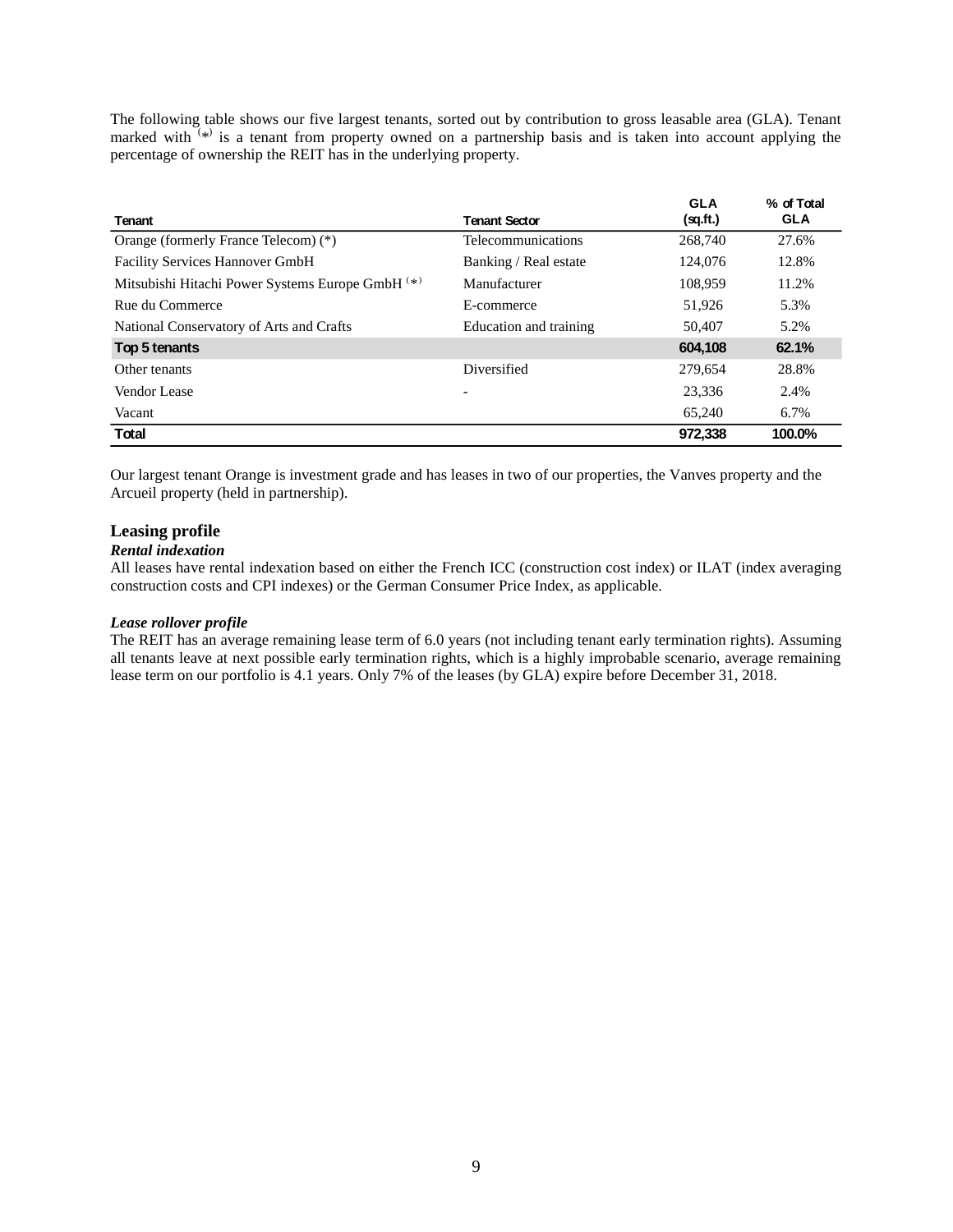# **CONSOLIDATED FINANCIAL INFORMATION**

|                                                            | Three months ended September 30 |         | Nine months ended September 30 |          |  |
|------------------------------------------------------------|---------------------------------|---------|--------------------------------|----------|--|
| (in thousands of CAD\$)                                    | 2015                            | 2014    | 2015                           | 2014     |  |
| Rental income                                              | 5,543                           | 4,291   | 16,133                         | 13,836   |  |
| Service charge income                                      | 1,665                           | 1,044   | 5,324                          | 3,266    |  |
| Service charge expense                                     | (1, 469)                        | (685)   | (6,613)                        | (4,330)  |  |
| Other revenues                                             |                                 | 0.000   | 1,240                          |          |  |
| Other property operating (expense) revenues                | (232)                           | (42)    | (279)                          | (13)     |  |
| Net rental earnings                                        | 5,507                           | 4,608   | 15,805                         | 12,759   |  |
| Administration expenses                                    | (941)                           | (829)   | (3,059)                        | (2,695)  |  |
| Foreign exchange (loss) gain                               | (23)                            | 1       | 51                             | (34)     |  |
| Net change in fair value of investment properties          | (443)                           | (365)   | 12,723                         | (921)    |  |
| Acquisition costs                                          | (402)                           | (112)   | (456)                          | (525)    |  |
| Operating earnings                                         | 3,698                           | 3,303   | 25,064                         | 8,584    |  |
| Loss on financial instruments at fair value through P&L    | (1, 407)                        | (96)    | (1,028)                        | (806)    |  |
| Share of the profit of an investment (equity method)       | 519                             | 82      | 640                            | 82       |  |
| Loss on exercise of early payment option on finance leases |                                 |         |                                | (7,972)  |  |
| Finance income                                             | 2,860                           | 375     | 4,424                          | 387      |  |
| Finance costs                                              | (1,223)                         | (1,329) | (3,666)                        | (2,992)  |  |
| Gain on disposal of a 50% interest in a subsidiary         |                                 | 250     |                                | 250      |  |
| Distributions on Exchangeable securities                   | (408)                           | (305)   | (1,265)                        | (888)    |  |
| Net change in fair value of Exchangeable securities        | 406                             | (124)   | 71                             | (1, 449) |  |
| Earnings before income taxes                               | 4,445                           | 2,156   | 24,240                         | (4,804)  |  |
| Current income tax expense                                 | (52)                            | 2       | (60)                           | (5)      |  |
| Deferred income tax expense                                | 86                              |         | (21)                           | (20)     |  |
| Earnings for the period                                    | 4,479                           | 2,158   | 24,159                         | (4,829)  |  |

#### **Net rental earnings**

Net rental earnings for the three-month period ended September 30, 2015 reached \$5,507 compared to \$4,608 in 2014, an increase of 19.5%. The growth is principally due to the higher number of properties owned by the REIT with the addition of the Sablière and Baldi properties acquired in November 2014.

For the nine-month period ended September 30, 2015, net rental earnings increased by 23.9% over the same period in 2014 and reached \$15,805. This amount includes a gain of \$1,240 during the period on the recovery of an indemnity paid at the time of the purchase of the Vanves property for possible repairs that are no longer required. As was the case for the quarter, the REIT benefited from additional net rental earnings from the Sablière and Baldi properties.

During the third quarter of 2015, service charge income has been greater than service charge expenses as we recovered from tenants operating charges paid by the REIT in the first two quarters of the year. On a year-to-date basis, service charge expenses are greater than service charge income. This is also partially explained by the application of the IFRIC 21 rule.

As mentioned in prior reports, net rental earnings does not include the revenues generated from the properties held through joint-venture arrangements. The contribution of these properties stands in the Finance income and in the Share of the profit of an investment accounted for using the equity method sections as detailed below.

#### **Administration expenses**

Administration expenses are primarily comprised of asset management fees paid to Inovalis SA and of other general administrative expenses such as trustee fees, directors' and officers' liability insurance, professional fees (including accounting fees), legal fees, filing fees, shareholders related expenses and other expenses. Administration expenses for the quarter ended September 30, 2015 amounted to \$941 vs. \$829 for the quarter ended September 30, 2014.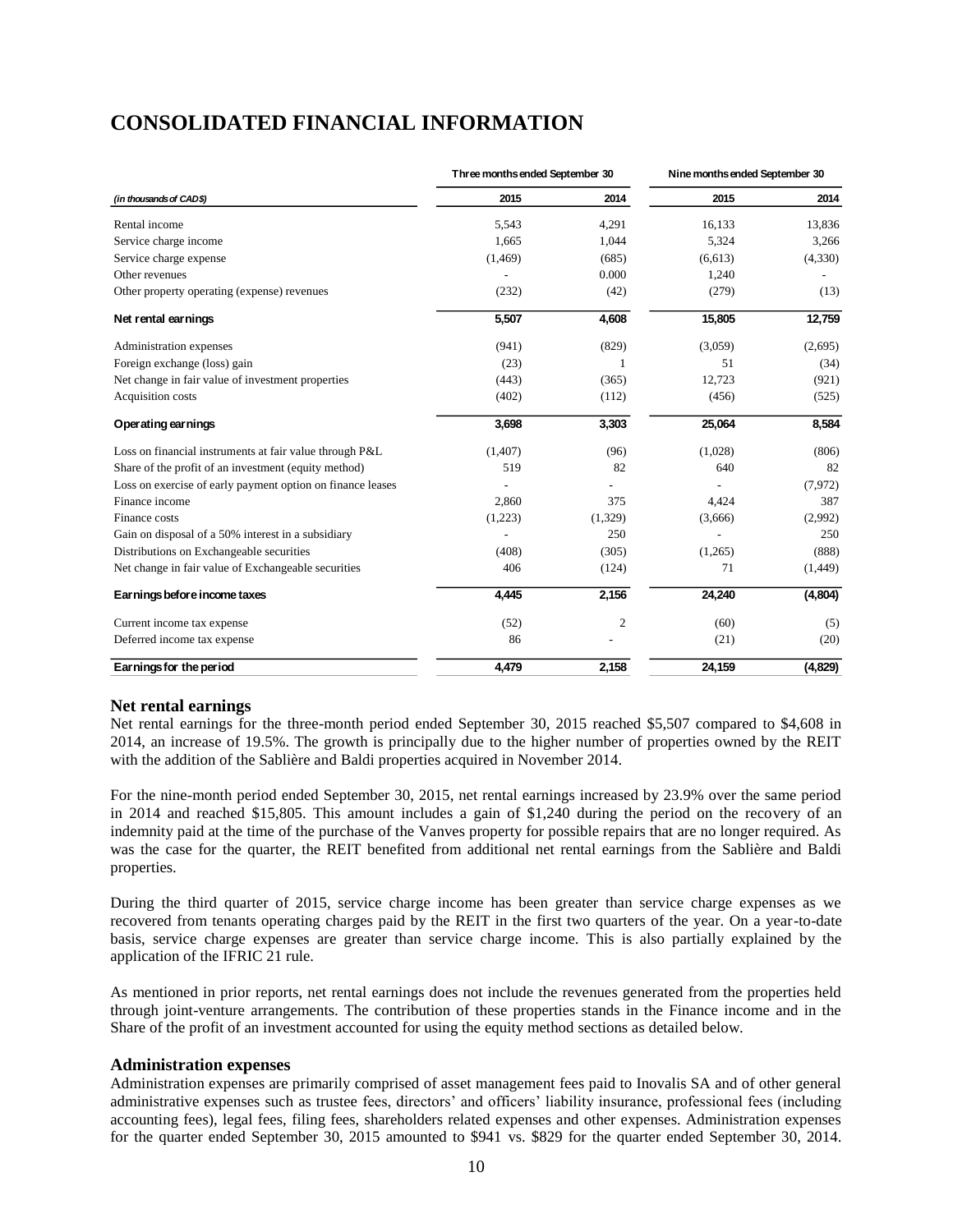\$563 is related to the asset management fees paid to Inovalis SA (vs. \$422 for the quarter ended September 30, 2014) and \$378 to other expenses (vs. \$407 for the quarter ended September 30, 2014).

Administration expenses for the nine-month period ended September 30, 2015 amounted to \$3,059 vs. \$2,695 for the nine-month period ended September 30, 2014. \$1,601 is related to the asset management fees paid to Inovalis SA (vs. \$1,314 for the nine month period ended September 30, 2014) and \$1,458 to other general administrative expenses (vs. \$1,381 for the nine month period ended September 30, 2014). These costs are partly accounted for by the increased complexity associated with the higher number of buildings, rapid growth and regulatory and corporate compliance.

#### **Net change in fair value of investment properties**

During the quarter ended September 30, 2015, the net change in fair value of investment properties recognized in earnings was loss of \$443. The principal cause of this expense is to the accounting treatment used for property taxes which requires that the entire amount be recognized at the beginning of the year and be amortized over the year, with counterparty effect in service charge expense. The Company had recognized a net reduction in fair value of \$365 during the quarter ended September 30, 2014. Conversely, for the nine month period ended September 30, 2015, the net change in fair value of investment properties recognized in earnings was \$12,723 while the REIT had recorded a loss of \$921 for the same period in 2014. The net change in fair value in 2015 was all related to the French properties.

#### **Gain (loss) on financial instruments at fair value through profit and loss**

The REIT recognized a loss on financial instruments at fair value through profit and loss for the quarter ended September 30, 2015 of \$1,407. For the nine-month period ended September 30, 2015, the REIT recognized a loss of \$1,028. These losses are mostly the result of the variation in value realized on the foreign exchange ("FX") contracts purchased in 2015. These 2015 contracts have a strike price of 1.4956 Canadian dollar per Euro, but the recent increase in exchange rate has impacted the estimated realizable value of the future contract. As at September 30, 2015 the exchange rate for the Euro was 1.4951. During the third quarter ended September 30, 2015, the average FX rate was 1.4665 while it had closed at 1.3911 on June 30, 2015.

During the quarter ended September 30, 2014, the REIT recorded a loss of \$96 as most of the FX contracts held at the time were accounted for using hedge accounting. For the nine-month period ended September 30, 2014, the Company had recorded a loss of \$806 caused by the unfavorable contracts that were liquidated during the second quarter of 2014.

#### **Share of earnings from investments accounted for using the equity method**

As mentioned above, during the quarter ended September 30, 2015, the REIT completed its 25% interest in Arcueil SCS, a joint venture which purchased a company that owns an office property located in Greater Paris. The share of earnings from the joint venture investment in Duisburg, Walpur and Arcueil was \$519 for the quarter ended September 30, 2015 and \$640 for the nine-month period ended September 30, 2015. In 2014, the Company had only the Duisburg property which was acquired in July of 2014. The share of earnings from Duisburg for the three-month and nine-month periods ended September 30, 2014 was \$82.

#### **Finance income**

During the quarter ended September 30, 2015, the REIT recorded total finance income of \$2,860, which is composed of interest revenues of \$2,457 generated from its loans to the joint-ventures and \$402 from the Acquisition loan to Inovalis SA. During the nine-month period ended September 30, 2015, the REIT recorded total finance income of \$4,424, which is composed of interest revenues of \$3,270 generated from its loans from the joint-ventures and \$1,149 from the Acquisition loan to Inovalis SA.

During the same quarter and nine month period ended September 30, 2014, the REIT recorded \$375 and \$387 respectively of interest revenues from its loan to its joint-venture investment in Duisburg and small amounts in interest revenues on its outstanding cash balance at the time.

#### **Finance costs**

For the three-month period ended September 30, 2015, finance costs amounted to \$1,223 including notably \$893 for interest costs related to finance leases, mortgage loans and lease equalization loans. For the same period in 2014,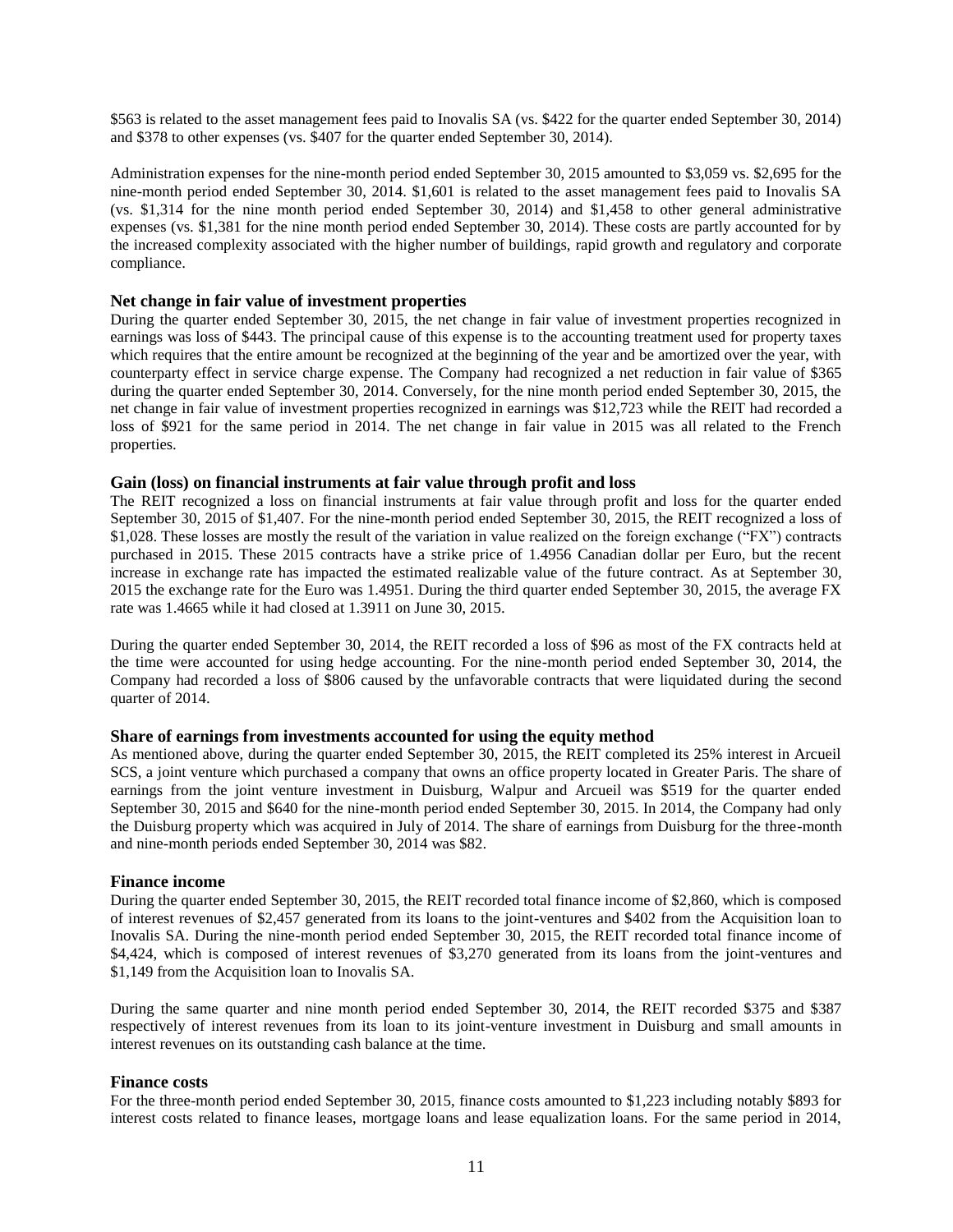total finance costs amounted to \$1,329, of which \$866 related to finance leases, mortgage loans and lease equalization loans.

For the nine-month period ended September 30, 2015, finance costs amounted to \$3,666 including \$2,601 for interest costs related to finance leases, mortgage loans and lease equalization loans. For the same period in 2014, total finance costs amounted to \$2,992, of which \$1,928 related to finance leases, mortgage loans and lease equalization loans.

Please refer to note 8 of the condensed interim consolidated financial statements for the period ended September 30, 2015 for a more detailed description of the main components of finance costs for both the three-month and ninemonth periods of 2015 and 2014. The variation between the periods is the result of the addition of two properties in the fall of 2014 and the impact of the renegotiation of the long-term debt that was done in the second quarter of 2014.

#### **Distributions on Exchangeable securities**

Distributions to the holders of Exchangeable securities are calculated in a manner to provide a return that is economically equivalent to the distributions received by the Unitholders. They are, however, subordinated to the distributions to the other Unitholders until April 10, 2016. During the three-month period ended September 30, 2015 the distribution recognized on Exchangeable securities was \$408 while it was \$305 for the same period in 2014. During the nine-month period ended September 30, 2015 the distribution recognized on exchangeable securities was \$1,265 while it was \$888 for the same period in 2014. The increase for both the three-month and nine-month periods is the result of the additional Exchangeable securities purchased by Inovalis SA at the time of the Unit offering in November 2014 and from the additional Exchangeable securities received by Inovalis SA in lieu of asset management fees.

#### **Net change in fair value of Exchangeable securities**

The net change in value of the Exchangeable securities, as well as the cost of distributions recognized on Exchangeable securities, are recognized in profit and loss because, for financial reporting purposes, the Exchangeable securities have been classified as a liability at fair value through profit or loss.

For the three-month period ended September 30, 2015, the REIT reported a gain of \$406 which is the result of the decrease in the amount of the debt following the conversion of \$1,887 of Exchangeable securities into 200,000 units of the REIT in July of 2015 and the change in the closing price on the TSX which was \$8.81 on September 30, 2015 compared to \$9.05 as at June 30, 2015. For the same reasons described above, there was a gain of \$71 recognized for the nine-month period ended September 30, 2015. The closing price on the TSX was \$8.81 on September 30, 2015 and \$8.88 on December 31, 2014.

For the three-month period ended September 30, 2014, the resulting loss was \$124 while the net loss in fair value for the nine-month period ended September 30, 2014 was \$1,325. The closing price on the TSX was \$9.84 on September 30, 2014, \$9.76 on June 30, 2014 and \$8.88 on December 31, 2014.

#### **Last 24 Months Key Financial Information**

The information provided in this section shows the figures as per the consolidated financial statements.

|                           | 3-month period ended |                         |                   |                 |                   |                         |                   |                 |
|---------------------------|----------------------|-------------------------|-------------------|-----------------|-------------------|-------------------------|-------------------|-----------------|
| (in thousands of CAD\$)   | Sept. 30,<br>2015    | <b>June 30.</b><br>2015 | March 31.<br>2015 | Dec 31.<br>2014 | Sept. 30,<br>2014 | <b>June 30.</b><br>2014 | March 31.<br>2014 | Dec 31,<br>2013 |
| Rental income             | 5,543                | 5.306                   | 5,283             | 4.846           | 4,291             | 4.658                   | 4,887             | 4,630           |
| Net rental earnings.      | 5.507                | 7.116                   | 3.189             | 5.167           | 4.608             | 5.039                   | 3,112             | 4,394           |
| Earnings for the period   | 4.479                | 16.615                  | 3.065             | 21.374          | 2.158             | (6,897)                 | (95)              | 3,955           |
| Earnings per Unit (CAD\$) | 0.29                 | 1.08                    | 0.20              | .56             | 0.19              | (0.61)                  | (0.01)            | 0.35            |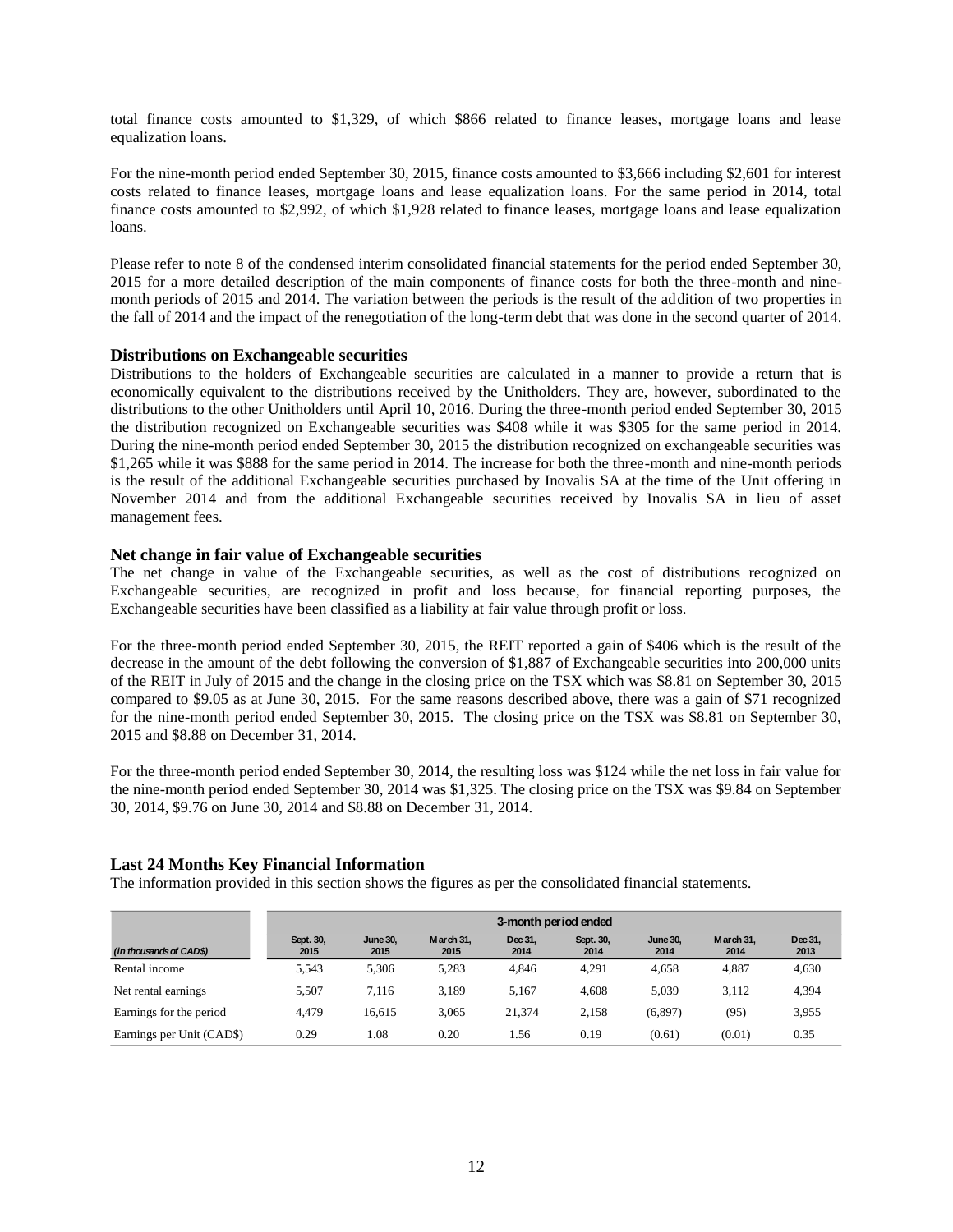# **NON-IFRS RECONCILIATION**

#### **FFO and AFFO**

|                                                                                                                                                                                                                                                                                                                                                                                                                                                                                                                                                                                  | Three months ended September 30 |              | Nine months ended September 30 |         |  |
|----------------------------------------------------------------------------------------------------------------------------------------------------------------------------------------------------------------------------------------------------------------------------------------------------------------------------------------------------------------------------------------------------------------------------------------------------------------------------------------------------------------------------------------------------------------------------------|---------------------------------|--------------|--------------------------------|---------|--|
| (in thousands of CAD\$)                                                                                                                                                                                                                                                                                                                                                                                                                                                                                                                                                          | 2015                            | 2014         | 2015                           | 2014    |  |
| Earnings for the period                                                                                                                                                                                                                                                                                                                                                                                                                                                                                                                                                          | 4,479                           | 2,158        | 24,159                         | (4,829) |  |
| Add/(Deduct):                                                                                                                                                                                                                                                                                                                                                                                                                                                                                                                                                                    |                                 |              |                                |         |  |
| Adjustment to related acquisition costs                                                                                                                                                                                                                                                                                                                                                                                                                                                                                                                                          | 402                             | 112          | 456                            | 525     |  |
| Less other revenues (recovery of indemnity)                                                                                                                                                                                                                                                                                                                                                                                                                                                                                                                                      |                                 |              | (1,240)                        |         |  |
| Less reversal of an overaccrual of acquistion costs in 2013                                                                                                                                                                                                                                                                                                                                                                                                                                                                                                                      |                                 |              | (216)                          |         |  |
| Loss on exercise of lease option                                                                                                                                                                                                                                                                                                                                                                                                                                                                                                                                                 |                                 |              |                                | 7,972   |  |
| Net change in fair value of investment properties                                                                                                                                                                                                                                                                                                                                                                                                                                                                                                                                | 443                             | 365          | (12, 723)                      | 921     |  |
| (Gain) loss on financial instruments at fair value through<br>profit and loss                                                                                                                                                                                                                                                                                                                                                                                                                                                                                                    | 1,407                           | 96           | 1,028                          | 806     |  |
| Gain on disposal of a 50% interest in a subsidiary                                                                                                                                                                                                                                                                                                                                                                                                                                                                                                                               |                                 | (250)        |                                | (250)   |  |
| Adjustment for property taxes accounted for under IFRIC 21                                                                                                                                                                                                                                                                                                                                                                                                                                                                                                                       | (713)                           | (568)        | 620                            | 555     |  |
| Share of the profit of an investment (equity method)                                                                                                                                                                                                                                                                                                                                                                                                                                                                                                                             | (519)                           | 105          | (640)                          | 105     |  |
| Finance income from joint venture investments                                                                                                                                                                                                                                                                                                                                                                                                                                                                                                                                    | (2, 457)                        | (187)        | (3,270)                        | (187)   |  |
| Distributions on Exchangeable securities                                                                                                                                                                                                                                                                                                                                                                                                                                                                                                                                         | 408                             | 305          | 1,265                          | 888     |  |
| Change in fair value of Exchangeable securities                                                                                                                                                                                                                                                                                                                                                                                                                                                                                                                                  | (406)                           | 124          | (71)                           | 1,449   |  |
| Foreign exchange (loss) gain                                                                                                                                                                                                                                                                                                                                                                                                                                                                                                                                                     | 23                              | (1)          | (51)                           | 34      |  |
| Non-recurring other finance costs                                                                                                                                                                                                                                                                                                                                                                                                                                                                                                                                                | (27)                            | 295          | 46                             | 295     |  |
| Deferred income tax expense                                                                                                                                                                                                                                                                                                                                                                                                                                                                                                                                                      | (86)                            |              | 21                             |         |  |
| FFO from Joint Ventures                                                                                                                                                                                                                                                                                                                                                                                                                                                                                                                                                          | 914                             |              | 1,899                          |         |  |
| <b>FFO</b>                                                                                                                                                                                                                                                                                                                                                                                                                                                                                                                                                                       | 3,868                           | 2,554        | 11,283                         | 8,284   |  |
| Add/(Deduct):                                                                                                                                                                                                                                                                                                                                                                                                                                                                                                                                                                    |                                 |              |                                |         |  |
| Non-cash effect of straight line rents                                                                                                                                                                                                                                                                                                                                                                                                                                                                                                                                           | (771)                           | (476)        | (2,184)                        | (1,430) |  |
| Cash effect of the lease equalization loans                                                                                                                                                                                                                                                                                                                                                                                                                                                                                                                                      | 756                             | 476          | 2,357                          | 1,430   |  |
| Amortization of fair value adjustment on assumed debt                                                                                                                                                                                                                                                                                                                                                                                                                                                                                                                            | 110                             | 24           | 324                            | 448     |  |
| Amortization of transaction costs on mortgage loans                                                                                                                                                                                                                                                                                                                                                                                                                                                                                                                              | 101                             | 123          | 302                            | 193     |  |
| Non-cash part of asset management fees paid                                                                                                                                                                                                                                                                                                                                                                                                                                                                                                                                      |                                 |              |                                |         |  |
| in Exchangeable securities <sup>(1)</sup>                                                                                                                                                                                                                                                                                                                                                                                                                                                                                                                                        | 281                             | 211          | 801                            | 657     |  |
| Capex net of cash subsidy                                                                                                                                                                                                                                                                                                                                                                                                                                                                                                                                                        | (100)                           | (100)        | (300)                          | (650)   |  |
| Adjustement from investment                                                                                                                                                                                                                                                                                                                                                                                                                                                                                                                                                      | 22                              |              | 73                             |         |  |
| <b>AFFO</b>                                                                                                                                                                                                                                                                                                                                                                                                                                                                                                                                                                      | 4,267                           | 2,812        | 12,656                         | 8,932   |  |
|                                                                                                                                                                                                                                                                                                                                                                                                                                                                                                                                                                                  |                                 |              |                                | 0.65    |  |
|                                                                                                                                                                                                                                                                                                                                                                                                                                                                                                                                                                                  |                                 |              |                                | 0.70    |  |
| FFO / Units (diluted) <i>(in CAD\$)</i><br>AFFO / Units (diluted) (in CAD\$)<br>(1) For purposes of this presentation, 50% of non-cash part of the asset management fee is included in the AFFO reconciliation.<br>Notwithstanding, 100% of the asset management fee is paid in Exchangeable securities<br>Based on the weighted average number of Units, i.e. 17,513,310 and 12,775,265 for the 3-month periods ended September 30, 2015 and<br>(2)<br>September 30, 2014 and 17,424,127 and 12,726,321 for the 9-month periods ended September 30, 2015 and September 30, 2014 | 0.22<br>0.24                    | 0.20<br>0.22 | 0.65<br>0.73                   |         |  |
| Management believes FFO is an important measure of our operating performance. This non-IFRS measurement is a<br>commonly used measure of performance of real estate operations. However, it does not represent cash flow from<br>operating activities as defined by IFRS and is not necessarily indicative of cash available to fund Inovalis REIT's<br>needs.                                                                                                                                                                                                                   |                                 |              |                                |         |  |
| AFFO is an important measure of our economic performance and is indicative of our ability to pay distributions. This<br>non-IFRS measurement is commonly used for assessing real estate performance. However, it does not represent cash<br>flow from operating activities as defined by IFRS and is not necessarily indicative of cash available to fund Inovalis<br>REIT's needs.                                                                                                                                                                                              |                                 |              |                                |         |  |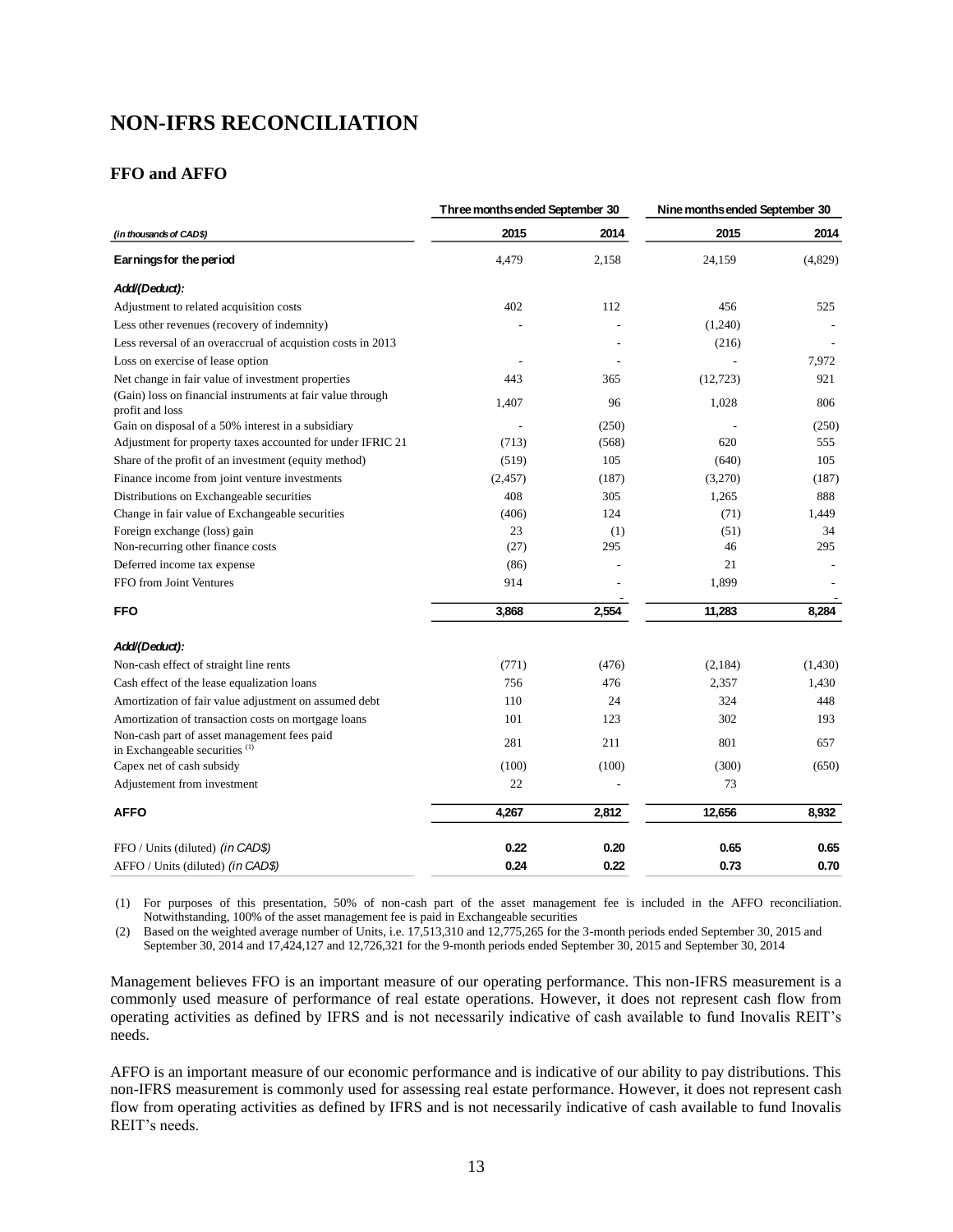Our AFFO calculation is based on the average foreign exchange rate for the period (1.4043 Canadian dollars per Euro for the 9-month period ended September 30, 2015) and does not take into account our foreign currency hedging arrangements (100% of our monthly cash distributions are covered until August 2018 at an average rate of 1.5074).

#### **Investments in joint ventures**

The REIT's proportionate share of the financial position and results of operation of its investment in joint ventures, which are accounted for using the equity method under IFRS in the condensed interim consolidated financial statements, are presented below using the proportionate consolidation method, which is a non-GAAP measure. For the purpose of the proportionate consolidation, the initial investment of both partners in the joint ventures were considered as being equity investments as opposed to a combination of equity and loans and accordingly, the related proportionate consolidation balance sheet items were eliminated as well as the associated finance income and finance costs. A reconciliation of the financial position and results of operations to the condensed consolidated balance sheets and condensed consolidated statements of earnings is included in the following tables.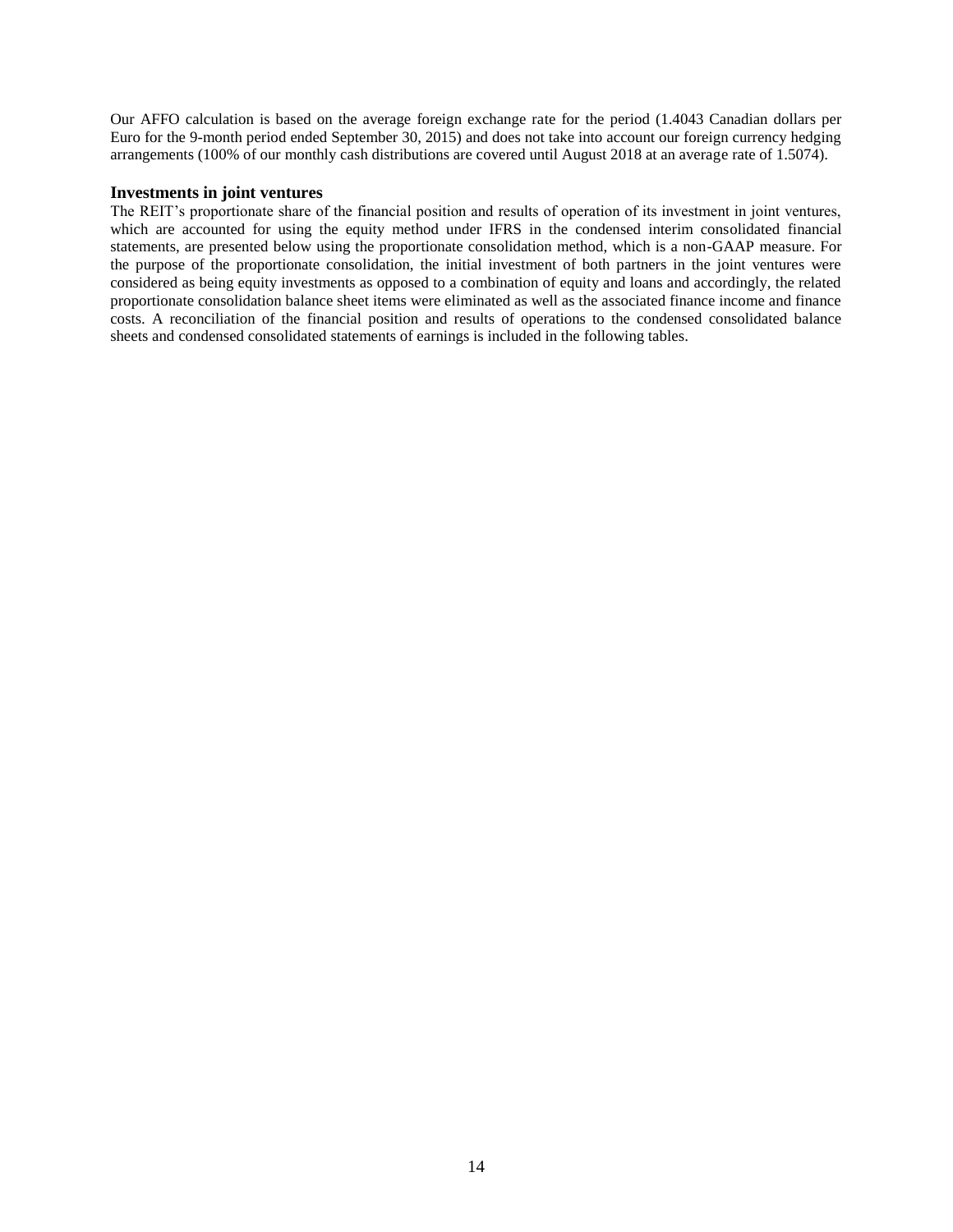### **Balance sheet reconciliation to condensed interim consolidated financial statements**

|                                                  |                         |                                  | As at September 30, 2015       |                         |                                  | Asat December 31, 2014         |
|--------------------------------------------------|-------------------------|----------------------------------|--------------------------------|-------------------------|----------------------------------|--------------------------------|
|                                                  | <b>Asper REIT's</b>     | Share from                       |                                | <b>Asper REIT's</b>     | <b>Share from</b>                |                                |
| Assets                                           | financial<br>statements | investments in<br>ioint-ventures | Proportionate<br>Consolidation | financial<br>statements | investments in<br>joint-ventures | Proportionate<br>Consolidation |
| Non-current assets                               |                         |                                  |                                |                         |                                  |                                |
| Investment properties                            | 344,734                 | 88,401                           | 433,135                        | 308,596                 | 35,446                           | 344,042                        |
| Deferred income tax assets                       |                         | 170                              | 170                            |                         | 82                               | 82                             |
| Investment accounted for using the equity method | 42,396                  |                                  |                                | 18,307                  |                                  |                                |
| Acquisition loan                                 | 17,740                  | (42, 396)                        | 17,740                         | 17,548                  | (18, 307)                        | 17,548                         |
| Derivative financial instruments                 | 192                     |                                  | 192                            | 875                     |                                  | 875                            |
| Restricted cash and other financial assets       | 1,148                   |                                  | 1,148                          | 309                     |                                  | 309                            |
| Total non-current assets                         | 406,210                 | 46,175                           | 452,385                        | 345,635                 | 17,221                           | 362,856                        |
| <b>Current assets</b>                            |                         |                                  |                                |                         |                                  |                                |
| Trade and other receivables                      |                         | 867                              | 5,082                          |                         | 91                               | 2,943                          |
| Derivative financial instruments                 | 4,215                   |                                  |                                | 2,852<br>761            |                                  |                                |
| Other current assets                             | 266<br>732              | 143                              | 266<br>875                     | 731                     | 182                              | 761<br>913                     |
| Restricted cash                                  | 300                     |                                  |                                | 291                     |                                  | 291                            |
| Cash and cash equivalents                        | 5,170                   | 4,667                            | 300<br>9,837                   | 24,185                  | 974                              | 25,159                         |
| <b>Total current assets</b>                      | 10,683                  | 5,677                            | 16,360                         | 28,820                  | 1,247                            | 30,067                         |
|                                                  |                         |                                  |                                |                         |                                  |                                |
| <b>Total assets</b>                              | 416,893                 | 51,852                           | 468,745                        | 374,455                 | 18,468                           | 392,923                        |
| Liabilities and Unitholders' equity              |                         |                                  |                                |                         |                                  |                                |
| Liabilities                                      |                         |                                  |                                |                         |                                  |                                |
| Non-current liabilities                          |                         |                                  |                                |                         |                                  |                                |
| Mortgage loans                                   | 50,536                  | 26,297                           | 76,833                         | 47,150                  | 17,017                           | 64,167                         |
| Finance lease liabilities                        | 134,116                 | 19,935                           | 154,051                        | 130,680                 |                                  | 130,680                        |
| Other long-term liabilities                      |                         | 1,254                            | 1,254                          |                         |                                  |                                |
| Lease equalization loans                         | 5,049                   |                                  | 5,049                          | 3,101                   |                                  | 3,101                          |
| Tenant deposits                                  | 1,734                   |                                  | 1,734                          | 1,626                   |                                  | 1,626                          |
| Exchangeable securities                          | 15,689                  |                                  | 15,689                         | 16,663                  |                                  | 16,663                         |
| Derivative financial instruments                 | 3,041                   | 155                              | 3,196                          | 1,077                   |                                  | 1,077                          |
| Deferred tax liabilities                         | 1,023                   | 1,273                            | 2,296                          | 949                     | 806                              | 1,755                          |
| Total non-current liabilities                    | 211,188                 | 48,914                           | 260,102                        | 201,246                 | 17,823                           | 219,069                        |
| <b>Current liabilities</b>                       |                         |                                  |                                |                         |                                  |                                |
| Finance lease liabilities                        | 7,495                   |                                  | 7,495                          | 6,991                   |                                  | 6,991                          |
| Lease equalization loans                         | 1,029                   |                                  | 1,029                          | 248                     |                                  | 248                            |
| Tenant deposits                                  | 115                     |                                  | 115                            | 380                     |                                  | 380                            |
| Exchangeable securities                          | 2,390                   |                                  | 2,390                          | 1,482                   |                                  | 1,482                          |
| Derivative financial instruments                 | 93                      |                                  | 93                             | 605                     |                                  | 605                            |
| Trade and other payables                         | 7,672                   | 997                              | 8,669                          | 5,653                   | 645                              | 6,298                          |
| Other current liabilities                        | 1,357                   | 1,941                            | 3,298                          | 233                     |                                  | 233                            |
| <b>Total current liabilities</b>                 | 20,151                  | 2,938                            | 23,089                         | 15,592                  | 645                              | 16,237                         |
| <b>Total liabilities</b>                         | 231,339                 | 51,852                           | 283,191                        | 216,838                 | 18,468                           | 235,306                        |
| Unitholders' equity                              |                         |                                  |                                |                         |                                  |                                |
| Trust units                                      | 135,487                 |                                  | 135,487                        | 133,010                 |                                  | 133,010                        |
| Retained earnings                                | 31,934                  |                                  | 31,934                         | 17,291                  |                                  | 17,291                         |
| Accumulated other comprehensive income           | 18,133                  |                                  | 18,133                         | 7,316                   |                                  | 7,316                          |
| <b>Total Unitholders' equity</b>                 | 185,554                 | $\overline{a}$                   | 185,554                        | 157,617                 |                                  | 157,617                        |
| Total liabilities and Unitholders' equity        | 416,893                 | 51,852                           | 468,745                        | 374,455                 | 18,468                           | 392,923                        |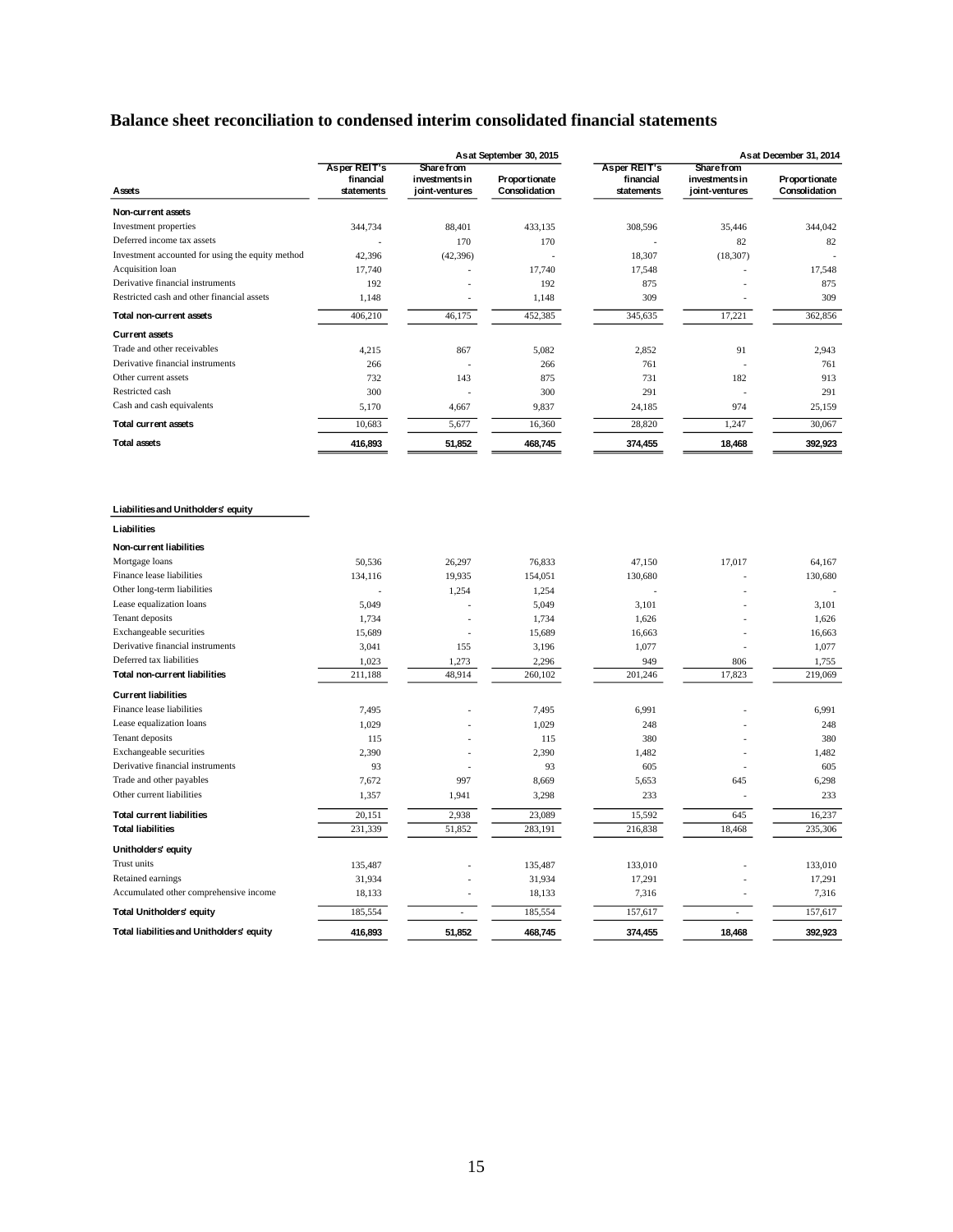### **Consolidated statement of earnings reconciliation to condensed interim consolidated financial statements**

|                                                            | Three months ended                                  |                                                                |                |                                                     |                                                                |          |  |
|------------------------------------------------------------|-----------------------------------------------------|----------------------------------------------------------------|----------------|-----------------------------------------------------|----------------------------------------------------------------|----------|--|
|                                                            |                                                     | September 30, 2015                                             |                | September 30, 2014                                  |                                                                |          |  |
| (in thousands of CAD\$)                                    | Amounts per<br>condensed<br>financial<br>statements | Share of<br>income from<br>investments<br>in joint<br>ventures | Total          | Amounts per<br>condensed<br>financial<br>statements | Share of<br>income from<br>investments<br>in joint<br>ventures | Total    |  |
| Rental income                                              | 5,543                                               | 2,167                                                          | 7,710          | 4,291                                               | 511                                                            | 4,802    |  |
| Service charge income                                      | 1,665                                               | 422                                                            | 2,087          | 1,044                                               | 112                                                            | 1,156    |  |
| Service charge expense                                     | (1, 469)                                            | (403)                                                          | (1, 872)       | (685)                                               | (135)                                                          | (820)    |  |
| Other revenues                                             |                                                     | ä,                                                             | $\overline{a}$ | Î,                                                  |                                                                |          |  |
| Other property operating (expense) revenues                | (232)                                               | (372)                                                          | (604)          | (42)                                                |                                                                | (42)     |  |
| Net rental earnings                                        | 5,507                                               | 1,814                                                          | 7,321          | 4,608                                               | 488                                                            | 5,096    |  |
| Administration expenses                                    | (941)                                               | (314)                                                          | (1,255)        | (829)                                               | (67)                                                           | (896)    |  |
| Foreign exchange (loss) gain                               | (23)                                                |                                                                | (23)           | 1                                                   | ÷.                                                             |          |  |
| Net change in fair value of investment properties          | (443)                                               | 1.117                                                          | 674            | (365)                                               | 115                                                            | (250)    |  |
| Gain on bargain purchase                                   |                                                     | 4.774                                                          | 4,774          |                                                     |                                                                |          |  |
| Business acquisition costs                                 | (402)                                               | (1,834)                                                        | (2, 236)       | (112)                                               | $\overline{\phantom{a}}$                                       | (112)    |  |
| Operating earnings                                         | 3,698                                               | 5,557                                                          | 9,255          | 3,303                                               | 536                                                            | 3,839    |  |
| Loss on financial instruments at fair value through P&L    | (1,407)                                             | (347)                                                          | (1,754)        | (96)                                                | ÷,                                                             | (96)     |  |
| Share of the profit of an investment (equity method)       | 519                                                 | (519)                                                          |                | 82                                                  | (82)                                                           |          |  |
| Loss on exercise of early payment option on finance leases |                                                     |                                                                |                |                                                     |                                                                |          |  |
| Finance income                                             | 2,860                                               | (2, 197)                                                       | 663            | 375                                                 | (374)                                                          | 1        |  |
| Finance costs                                              | (1,223)                                             | (2,349)                                                        | (3,572)        | (1,329)                                             | (86)                                                           | (1, 415) |  |
| Gain on disposal of a 50% interest in a subsidiary         |                                                     |                                                                |                | 250                                                 |                                                                | 250      |  |
| Distributions on Exchangeable securities                   | (408)                                               |                                                                | (408)          | (305)                                               |                                                                | (305)    |  |
| Net change in fair value of Exchangeable securities        | 406                                                 |                                                                | 406            | (124)                                               |                                                                | (124)    |  |
| Earnings before income taxes                               | 4,445                                               | 145                                                            | 4,590          | 2,156                                               | (6)                                                            | 2,150    |  |
| Current income tax expense                                 | (52)                                                | (3)                                                            | (55)           | $\overline{c}$                                      | 6                                                              | 8        |  |
| Deferred income tax expense                                | 86                                                  | (142)                                                          | (56)           |                                                     |                                                                |          |  |
| Earnings for the period                                    | 4,479                                               | $\blacksquare$                                                 | 4,479          | 2,158                                               | $\overline{\phantom{0}}$                                       | 2,158    |  |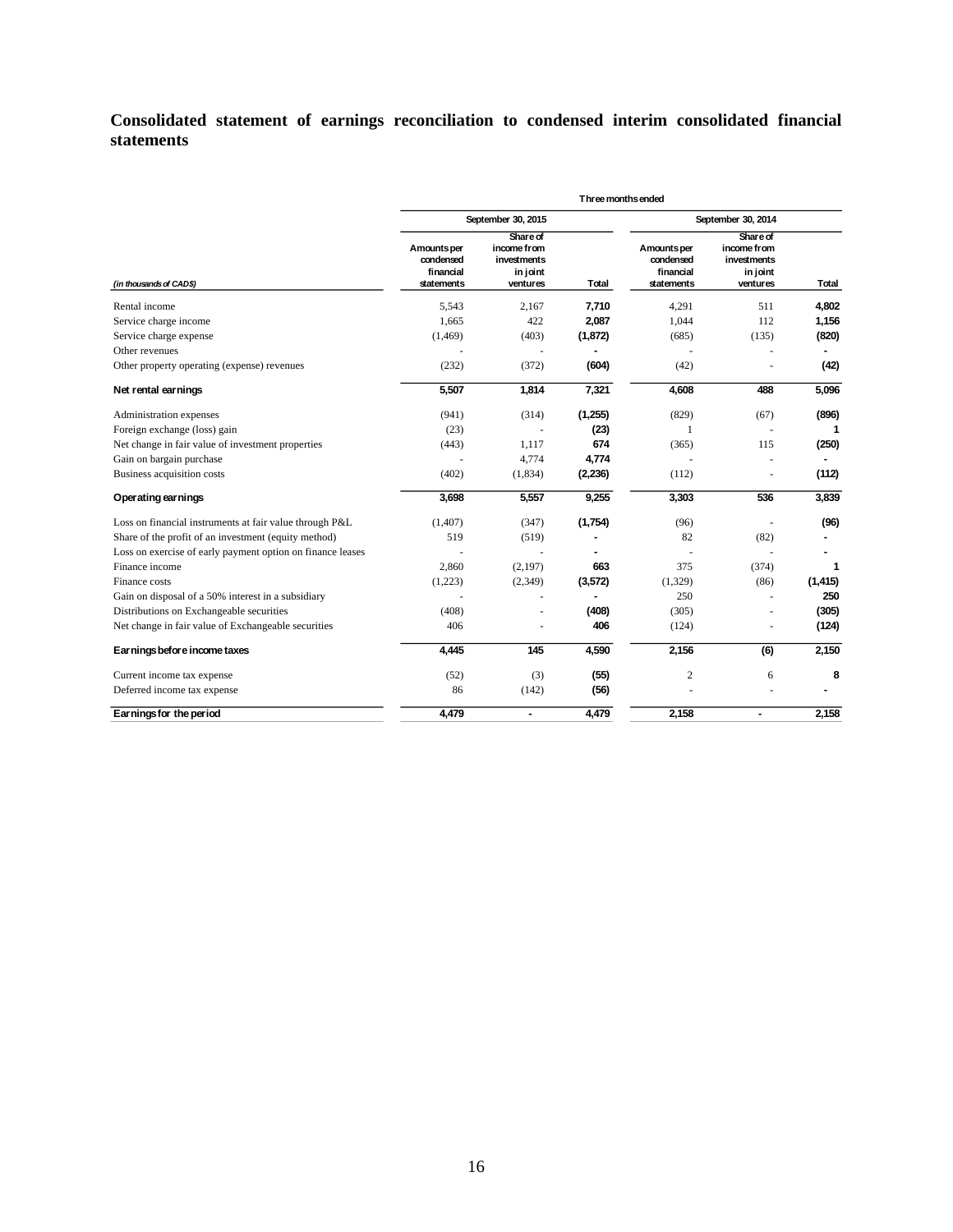|                                                            | Nine-month period ended                             |                                                                |          |                                                     |                                                                       |          |
|------------------------------------------------------------|-----------------------------------------------------|----------------------------------------------------------------|----------|-----------------------------------------------------|-----------------------------------------------------------------------|----------|
|                                                            | September 30, 2015                                  |                                                                |          | September 30, 2014                                  |                                                                       |          |
| (in thousands of CADS)                                     | Amounts per<br>condensed<br>financial<br>statements | Share of<br>income from<br>investments<br>in joint<br>ventures | Total    | Amounts per<br>condensed<br>financial<br>statements | <b>Share of</b><br>income from<br>investments<br>in joint<br>ventures | Total    |
| Rental income                                              | 16,133                                              | 3,475                                                          | 19,608   | 13,836                                              | 511                                                                   | 14,347   |
| Service charge income                                      | 5,324                                               | 717                                                            | 6,041    | 3,266                                               | 112                                                                   | 3,378    |
| Service charge expense                                     | (6,613)                                             | (891)                                                          | (7, 504) | (4,330)                                             | (135)                                                                 | (4, 465) |
| Other revenues                                             | 1,240                                               | (6)                                                            | 1,234    |                                                     | ÷,                                                                    | 0.000    |
| Other property operating (expense) revenues                | (279)                                               | 24                                                             | (255)    | (13)                                                |                                                                       | (13)     |
| Net rental earnings                                        | 15,805                                              | 3,319                                                          | 19,124   | 12,759                                              | 488                                                                   | 13,247   |
| Administration expenses                                    | (3,059)                                             | (562)                                                          | (3,621)  | (2,695)                                             | (67)                                                                  | (2,762)  |
| Foreign exchange (loss) gain                               | 51                                                  |                                                                | 51       | (34)                                                |                                                                       | (34)     |
| Net change in fair value of investment properties          | 12,723                                              | 1,047                                                          | 13,770   | (921)                                               | 115                                                                   | (806)    |
| Gain on bargain purchase                                   |                                                     | 4,774                                                          | 4,774    |                                                     | ٠                                                                     |          |
| Business acquisition costs                                 | (456)                                               | (1,826)                                                        | (2, 282) | (525)                                               | ä,                                                                    | (525)    |
| Operating earnings                                         | 25,064                                              | 6,752                                                          | 31,816   | 8,584                                               | 536                                                                   | 9,120    |
| Loss on financial instruments at fair value through P&L    | (1,028)                                             | (347)                                                          | (1, 375) | (806)                                               | ÷.                                                                    | (806)    |
| Share of the profit of an investment (equity method)       | 640                                                 | (640)                                                          |          | 82                                                  | (82)                                                                  |          |
| Loss on exercise of early payment option on finance leases |                                                     |                                                                |          | (7.972)                                             |                                                                       | (7, 972) |
| Finance income                                             | 4,424                                               | (3,010)                                                        | 1,414    | 387                                                 | (374)                                                                 | 13       |
| Finance costs                                              | (3,666)                                             | (2,544)                                                        | (6, 210) | (2,992)                                             | (86)                                                                  | (3,078)  |
| Gain on disposal of a 50% interest in a subsidiary         |                                                     |                                                                |          | 250                                                 | ÷,                                                                    | 250      |
| Distributions on Exchangeable securities                   | (1,265)                                             |                                                                | (1,265)  | (888)                                               | $\overline{a}$                                                        | (888)    |
| Net change in fair value of Exchangeable securities        | 71                                                  |                                                                | 71       | (1, 449)                                            | ä,                                                                    | (1,449)  |
| Earnings before income taxes                               | 24,240                                              | 211                                                            | 24,451   | (4,804)                                             | (6)                                                                   | (4,810)  |
| Current income tax expense                                 | (60)                                                | (3)                                                            | (63)     | (5)                                                 | 6                                                                     | 1        |
| Deferred income tax expense                                | (21)                                                | (208)                                                          | (229)    | (20)                                                |                                                                       | (20)     |
| Earnings for the period                                    | 24.159                                              | $\blacksquare$                                                 | 24.159   | (4,829)                                             | $\blacksquare$                                                        | (4,829)  |

### **PROPERTY CAPITAL INVESTMENTS**

#### **Fair value**

The fair value of our investment property portfolio as at September 30, 2015, including the REIT's interests in the properties held in partnerships, was \$433.1 million (vs. \$344.0 million as at December 31, 2014). The fair value of the French properties was \$346.2 million (80.0% of total value) and the fair value of the German properties was \$86.9 million (20.0% of total value).

On a same store basis (i.e. excluding the 2015 Bad Homburg and Arcueil acquisitions), the fair value of our investment property portfolio as at September 30, 2015, including the REIT's interests in the properties held in partnerships, was \$382.5 million vs. \$344.0 million as at December 31, 2014. The \$38.5 million increase is accounted for by a \$16.1 million increase in value of the properties and a \$22.4 million increase due to foreign exchange movements.

Management principally uses discounted cash flows to determine the fair value of the investment properties. These values are supported by third party appraisals in conformity with the requirements of the *Royal Institution of Chartered Surveyors Standards*, and for the French properties also in conformity with the *Charte de l'expertise immobilière*, *European Valuation Standards of TEGoVA* (the European Group of Valuers' Association) and IFRS 13.

#### **Building improvements**

The REIT is committed to improving its operating performance by incurring appropriate capital expenditures in order to replace and maintain the productive capacity of its property portfolio so as to sustain its rental income generating potential over the portfolio's useful life. In accordance with IFRS, the REIT will capitalize all capital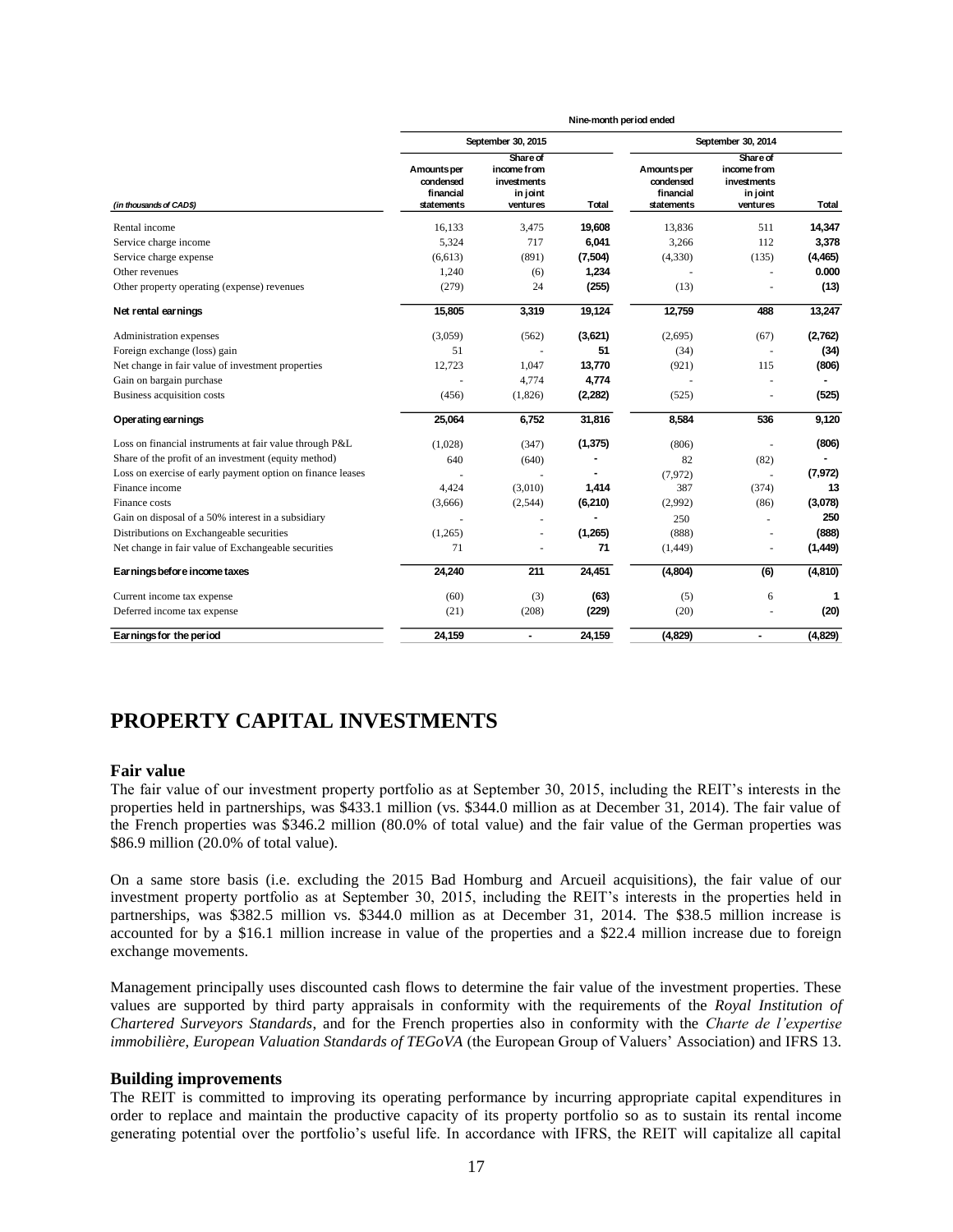improvement expenditures on its properties that enhance the service potential of a property and extend the useful life of an asset with the term of the capital lease.

An escrow account totaling \$4.2 million of cash was initially set aside by the vendors of the four initial properties for payment of capital expenditures to be invested before April 2016 in the event a need for capex arises. A total of \$1.7 million has been spent. Considering that no further capex needs were identified, it was decided by both parties to share one year before April 2016 the remaining amount of \$2.5 million. This escrow account has therefore been extinguished and the REIT received a cash amount of \$1.24 million.

#### **Guarantees, commitments and contingencies**

The REIT and its subsidiaries have provided guarantees in connection with the finance lease liabilities and the mortgage loans, including pledge of affiliates of the REIT, first mortgages and assignment of receivables and future receivables.

### **OTHER SIGNIFICANT ASSETS**

#### **Restricted cash and other financial assets**

Restricted cash and other financial assets amounted to \$1,448 as at September 30, 2015. It is comprised of a collateral of \$1,447 for the foreign exchange currency contracts.

#### **Investment accounted for using the equity method**

This section encompasses the 50% interest the REIT has in the Duisburg property, the 50% interest in the Walpur property and the 25% interest in the Arcueil property. Simplified balance sheet and statement of earnings of all three investments can be found in the note 5 of the condensed interim consolidated financial statements attached to this report. The fair value of the investment accounted for using the equity method was \$42,396 as at September 30, 2015 compared to \$18,307 on December 31, 2014.

|                                                       |                          | 3-month period ended September 30, 2015 | 9-month period ended September 30, 2015 |                             |
|-------------------------------------------------------|--------------------------|-----------------------------------------|-----------------------------------------|-----------------------------|
| (in thousands of CAD\$)                               | <b>Total</b>             | Share of the<br><b>REIT</b>             | Total                                   | Share of the<br><b>REIT</b> |
| Profit (loss) for the period                          | 1,036                    | 518                                     | 1,280                                   | 640                         |
| Adjustment for                                        |                          |                                         |                                         |                             |
| Acquistion costs (reversal of accrual)                | 2,921                    | 1,834                                   | 2,905                                   | 1,826                       |
| Non-recurrent sales tax item                          | 420                      | 210                                     | 420                                     | 210                         |
| Gain on bargain purchase                              | (7,602)                  | (4,774)                                 | (7,602)                                 | (4,774)                     |
| Net change in fair value of Inv properties            | (2,091)                  | (1,117)                                 | (1,950)                                 | (1,047)                     |
| Finance costs to Partners                             | 3,901                    | 2,605                                   | 5,489                                   | 3,399                       |
| Net change in FVTPL                                   | 553                      | 347                                     | 553                                     | 347                         |
| Finance costs on derivative instrument, net           | 47                       | 30                                      | 47                                      | 30                          |
| Other financial costs                                 | $\overline{\phantom{a}}$ | ٠                                       | (94)                                    | (47)                        |
| Mortgage loans - amortization<br>of transaction costs | 49                       | 29                                      | 66                                      | 37                          |
| Other non-recuring financial costs (rev)              | 1,703                    | 1,069                                   | 1,703                                   | 1,069                       |
| FX impact                                             | 42                       | 21                                      | ٠                                       | ٠                           |
| Deferred income tax                                   | 285                      | 143                                     | 416                                     | 208                         |
| FFO from investment                                   | 1.264                    | 914                                     | 3,233                                   | 1,899                       |

The table below outlines the share of the REIT's FFO coming from these investments.

#### **Acquisition loan**

On November 6, 2014, Metropolitan LLC, a 100% subsidiary of the REIT, made a loan to Inovalis in the amount of 12,500 Euros so that Inovalis SA could acquire a property in the greater metropolitan area of Paris, France (the "**Acquisition loan**"). As of September 30, 2015, the book value of this loan was \$17,740. The loan is secured by a share pledge from a holding company owned by Inovalis SA (which also owns another property in the Greater Paris Region), bears interest at a rate of 8.75% for three years (with an option to extend for one year) and includes a right of first opportunity in favor of the REIT to purchase the property at a discount to the then market price. Whether the REIT exercises its option to buy the property or the property is sold to a third party, the REIT will receive 50% of the profit generated by the sale of the property less all interests already received on the Acquisition loan, in the first case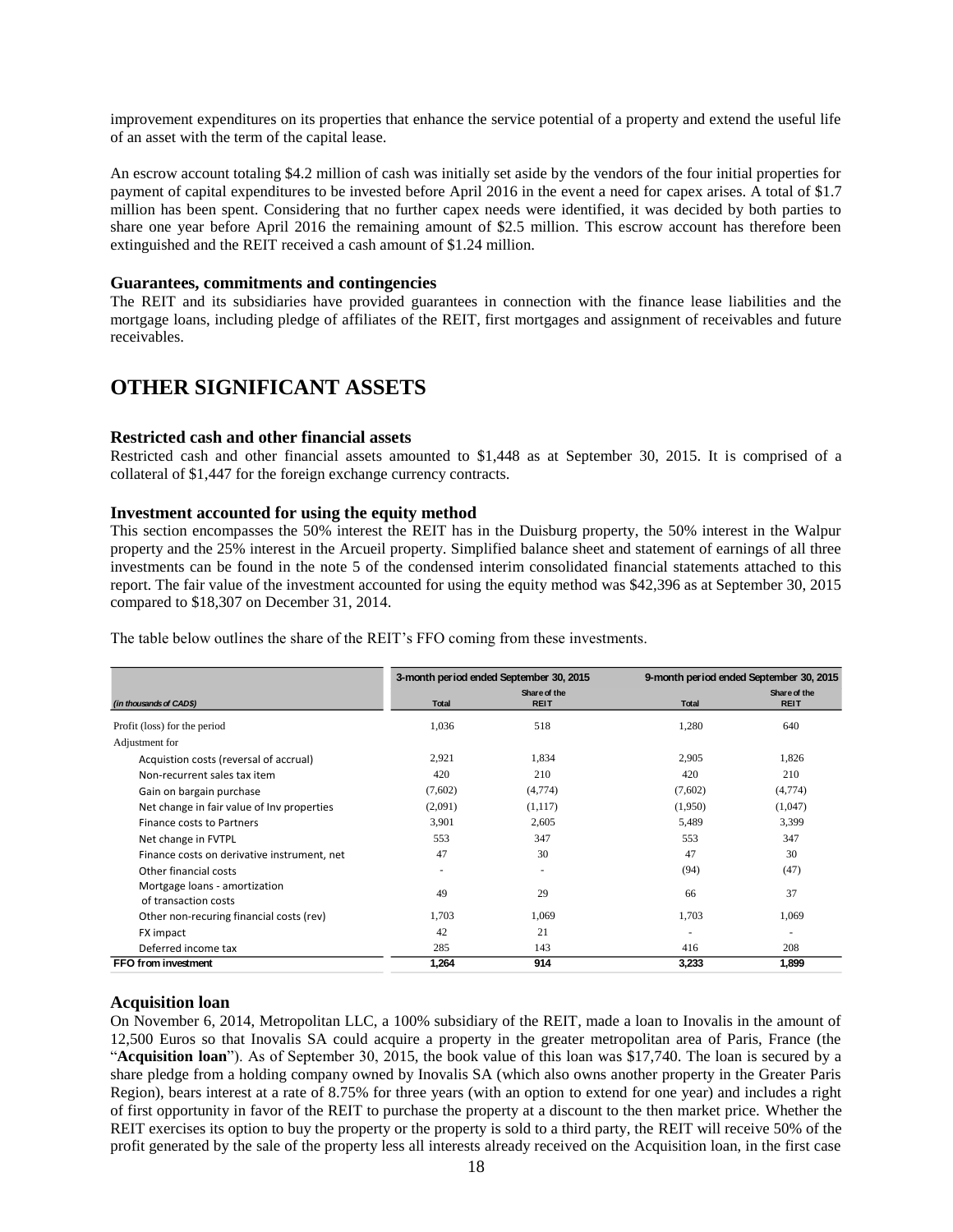in the form of a discount to the price and in the second case in the form of a cash gain. The minimum income for the REIT on this transaction is 8.75% per annum. Since November 2014, the letting situation on the property has significantly improved and occupancy rate is now greater than 90%.

#### **Trade and other receivables**

Trade and other receivables as at September 30, 2015 amounted to \$4,215 compared to \$2,852 as at December 31, 2014. The increase is principally the result of an increase in rent and service charges receivable from tenants.

#### **Other current Assets**

Other current assets as at September 30, 2015 amounted to \$732 compared to \$731 as at December 31, 2014. This amount is composed of sales tax receivable of \$640 and prepaid expenses of \$92.

### **PRESENTATION OF OUR CAPITAL**

#### **Liquidity and capital resources**

Inovalis REIT's primary sources of capital are cash generated from operating activities, credit facilities, sharing the ownership of actual assets owned entirely and equity issues. Our primary uses of capital include property acquisitions, payment of distributions, costs of attracting and retaining tenants, recurring property maintenance, major property improvements and debt interest payments. We expect to meet all of our ongoing obligations through current cash, cash flows from operations, debt refinancing and, as growth requires and when appropriate, new equity or debt issues. We can also sell some portion of assets owned in order to get access to capital but also in the perspective of diversification of our portfolio.

The REIT's cash available decreased from \$24.2 million as at December 31, 2014 to \$5.2 million as at September 30, 2015 because of the investments in the Bad Homburg and Arcueil properties completed respectively on April 8, 2015 and on July 7, 2015.

#### **Financing activities**

Our debt strategy is to have secured mortgage financing with a term to maturity that is appropriate in relation to the lease maturity profile of our portfolio and then to put in place, when appropriate, interest-only financings. We intend to search for fixed rate financings or floating rate financings with a cap. Our preference is to have staggered debt maturities to mitigate interest rate risk and limit refinancing exposure in any particular period. Our debt to book value stands at 52.9%, in line with our long-term targeted range of 50 to 55% and net of the \$5.2 million of cash available as at September 30, 2015, this debt to book value stands at 51.8%.

Key performance indicators in the management of our debt are summarized in the following table, which also takes into account the interests the REIT has in all assets held in partnerships.

|                                                                                                                                                                                                                                                                                                                                                                                                                                                                                                                                                                                                                                                                             | As at September 30, 2015 | As at December 31, 2014 |
|-----------------------------------------------------------------------------------------------------------------------------------------------------------------------------------------------------------------------------------------------------------------------------------------------------------------------------------------------------------------------------------------------------------------------------------------------------------------------------------------------------------------------------------------------------------------------------------------------------------------------------------------------------------------------------|--------------------------|-------------------------|
| Weighted average interest rate <sup>(1)</sup>                                                                                                                                                                                                                                                                                                                                                                                                                                                                                                                                                                                                                               | 1.99%                    | 1.98%                   |
| Debt-to-book value $(2)$                                                                                                                                                                                                                                                                                                                                                                                                                                                                                                                                                                                                                                                    | 52.6%                    | 52.7%                   |
| Debt-to-book value, net of cash $(2)$                                                                                                                                                                                                                                                                                                                                                                                                                                                                                                                                                                                                                                       | 51.6%                    | 49.4%                   |
| Interest coverage ratio $(3)$                                                                                                                                                                                                                                                                                                                                                                                                                                                                                                                                                                                                                                               | 4.4 x                    | 4.7x                    |
| Debt due in next 12 months in thousand of CAD\$ (including interests)                                                                                                                                                                                                                                                                                                                                                                                                                                                                                                                                                                                                       | 8,150                    | 6,991                   |
| Weighted average term to maturity of debt (4)                                                                                                                                                                                                                                                                                                                                                                                                                                                                                                                                                                                                                               | 6.8 years                | 7.2 years               |
| Calculated as the weighted average interest rate paid on the finance leases and the mortgage financing<br>(1)<br>The definition of <i>debt-to-book value</i> and of <i>debt-to-book value</i> , <i>net of cash</i> can be found under the section <i>Non-IFRS Financial Measures</i><br>(2)<br>Calculated as net rental earnings plus interest, less general and administrative expenses, divided by interest expense on the financial leases<br>(3)<br>and mortgage financings. Taking into account the interest the REIT has in the properties held in partnerships<br>Calculated as the weighted average term on all the financial leases and mortgage financings<br>(4) |                          |                         |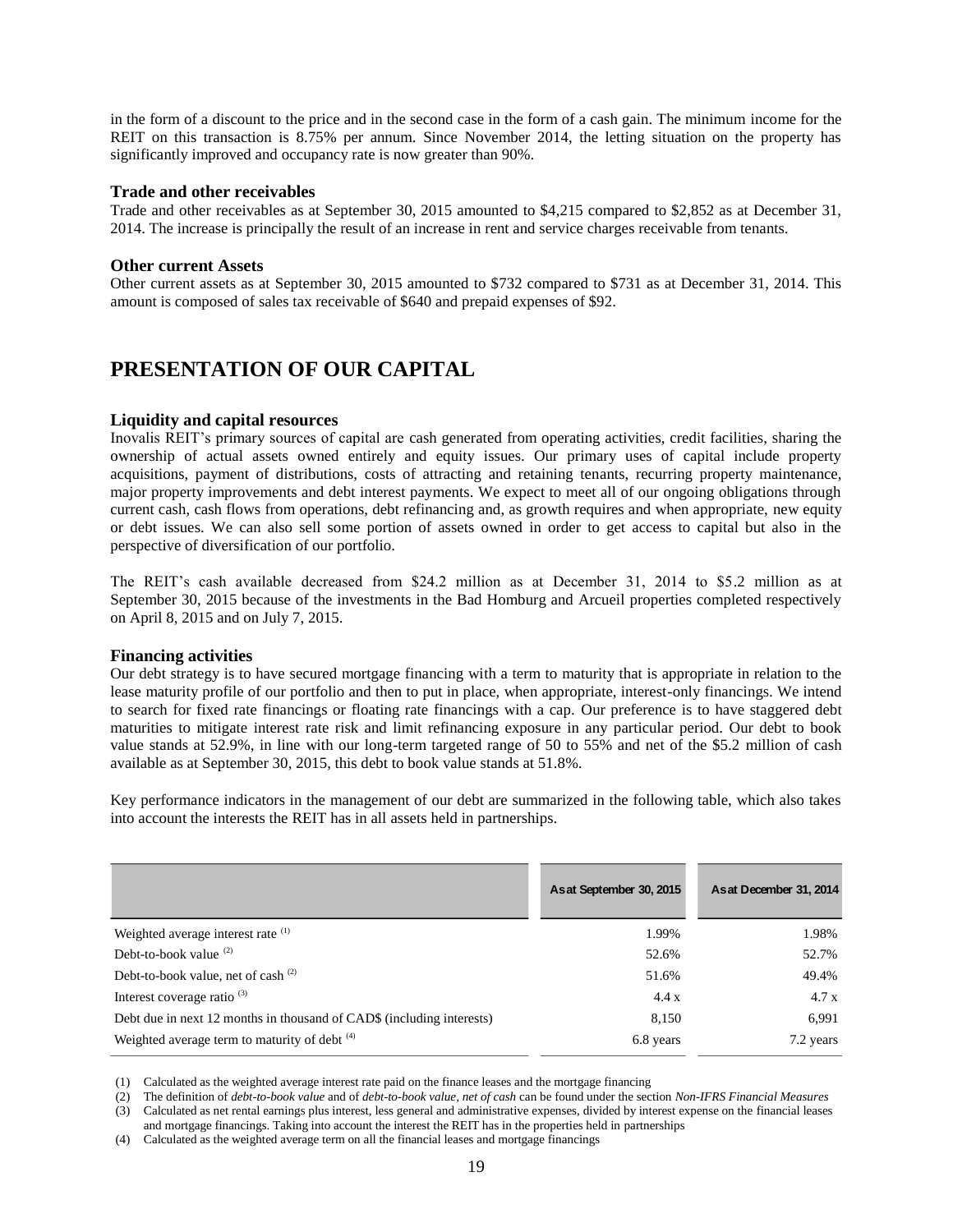17% of our leasehold and mortgage financing expire in 2017, 32% in 2019, 8% in 2023, 35% in 2026 and 8% in 2027.

#### **Equity**

Our discussion about equity is inclusive of Exchangeable securities, which are economically equivalent to the REIT's Units. In our condensed interim consolidated financial statements, the Exchangeable securities are classified as a combination of current and non-current liabilities under IFRS because of the conversion feature that can be exercised by the holder of those securities.

|                                                 | 3-month period ended<br>September 30, 2015 | 9-month period ended<br>September 30, 2015 |
|-------------------------------------------------|--------------------------------------------|--------------------------------------------|
| <b>Units</b>                                    |                                            |                                            |
| Number at beginning of period                   | 15,321,444                                 | 15,278,536                                 |
| Increase/(Decrease) in number during the period | 200,000                                    | 200,000                                    |
| Units issued pursuant to the DRIP               | 24,462                                     | 67,370                                     |
| Number at end of period                         | 15,545,906                                 | 15,545,906                                 |
| Weighted average number during the period       | 15,485,358                                 | 15,362,088                                 |
| <b>Exchangeable securities</b>                  |                                            |                                            |
| Number at beginning of period                   | 2,179,335                                  | 2,043,347                                  |
| Increase/(Decrease) in number during the period | (127, 239)                                 | 8,749                                      |
| Number at end of period                         | 2,052,096                                  | 2,052,096                                  |
| Weighted average number during the period       | 2,027,952                                  | 2,062,039                                  |
| Units and Exchangeable securities               |                                            |                                            |
| Number at beginning of period                   | 17,500,779                                 | 17,321,883                                 |
| Increase/(Decrease) in number during the period | 97,223                                     | 276,119                                    |
| Number at end of period                         | 17,598,002                                 | 17,598,002                                 |
| Weighted average number during the period       | 17,513,310                                 | 17,424,127                                 |

Our Declaration of Trust authorizes the issuance of an unlimited number of Units and an unlimited number of Special Voting Units. Issued and outstanding Units and Special Voting Units may be subdivided or consolidated from time to time by the Trustees without notice to or approval of the Unitholders of the REIT.

A total of 72,761 Exchangeable securities were issued during the period from July 1, 2015 to September 30, 2015 in favor of Inovalis SA as payment of the asset management fee for the second quarter of 2015. 50% of these Exchangeable securities (or 36,380 Exchangeable securities) are subject to an escrow agreement pursuant to which such Exchangeable securities will be released from escrow upon termination of the Management Agreement, except in the case of internalization of the management of the REIT, in which case (i) one third of the Exchangeable securities will be automatically released upon internalization of the management of the REIT, and (ii) one third of the Exchangeable securities will be released on the first and second anniversaries of the internalization of the REIT.

Further to the Distribution Reinvestment Plan ("**DRIP**") in place, a total of 24,462 Units were issued to Unitholders during the quarter ended September 30, 2015 and 67,370 Units were issued during the period from January 1, 2015 to September 30, 2015. As of September 30, 2015, 7.3% of the Units were enrolled in the DRIP.

On July 22, 2015, Inovalis SA converted 200,000 Exchangeable securities into the same amount of Units, increasing the total number of Units by 200,000 and decreasing the total number of Exchangeable securities by 200,000. This had no impact on the fully diluted number of Units (including Exchangeable securities).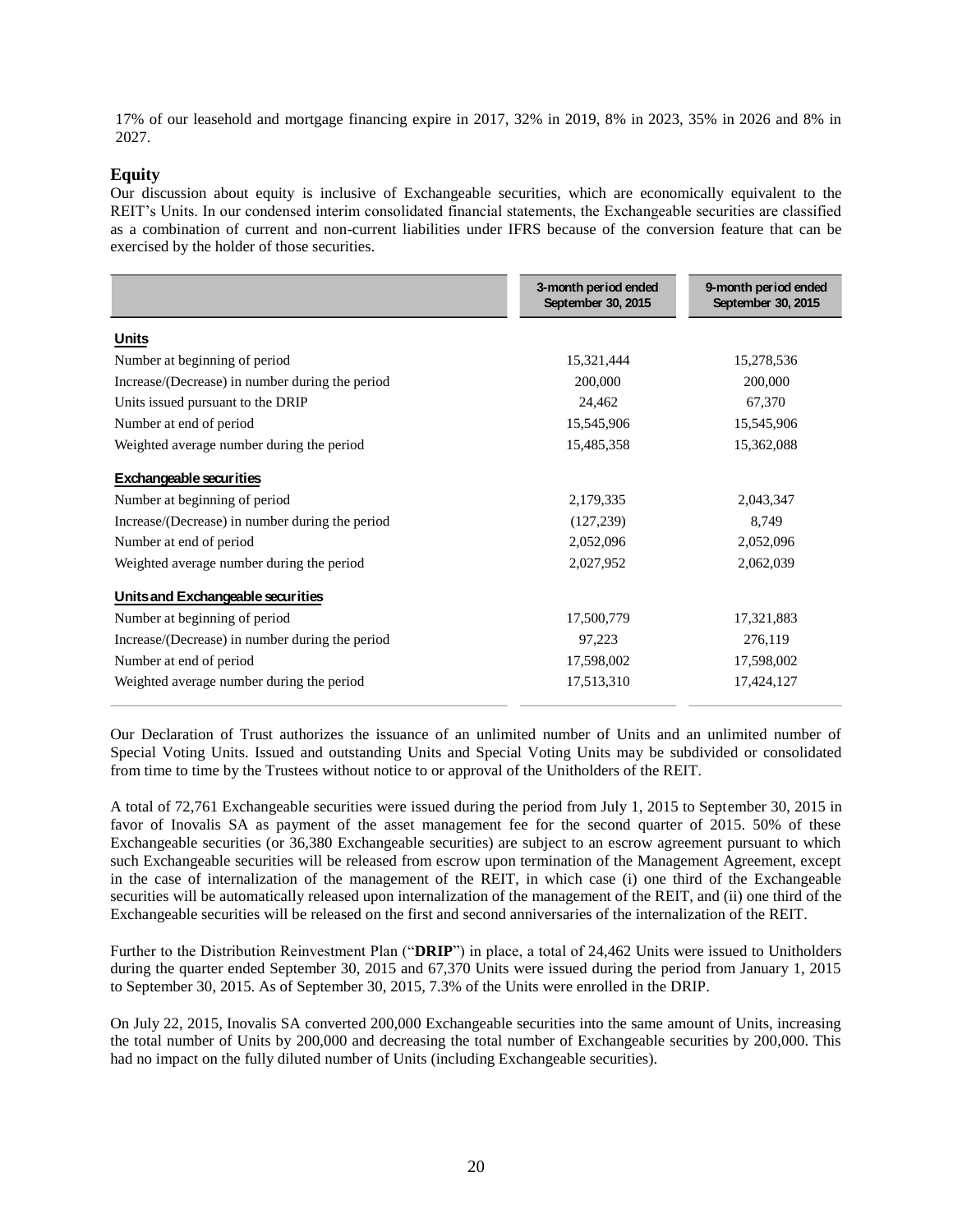#### *Distribution and management of foreign exchange risk*

Our Declaration of Trust provides our trustees with the discretion to determine the percentage payout of income that would be in the best interests of the REIT. Given that the level of working capital tends to fluctuate over time and should not affect our distribution policy, we do not consider it when determining our distributions.

In order to ensure the predictability of distributions to our Unitholders, we have established an active foreign exchange hedging program. Until August 2018 (included), the REIT is committed to sell €664 (on the average) at an average rate of 1.5074 and to receive \$1,000 on a monthly basis. Approximately 60% of the contracts are forward contracts and 40% of the contracts are a combination of puts and calls. The puts and calls contracts were taken at the beginning of 2015 when the market conditions were such that this strategy enabled us to lock in a better rate than the one what we would have had with forward contracts.

|                                                     | Three months ended September 30 |        | Three months ended September 30 |        |
|-----------------------------------------------------|---------------------------------|--------|---------------------------------|--------|
| (in thousands of CAD\$ except for per Unit amounts) | 2015                            | 2014   | 2015                            | 2014   |
| Declared distributions on Units                     | 3.205                           | 2,330  | 9.516                           | 6.986  |
| Declared distributions on Exchangeable securities   | 408                             | 305    | 1.265                           | 888    |
| <b>Total declared distributions</b>                 | 3,613                           | 2,635  | 10.781                          | 7.874  |
| Distribution per Unit (diluted)                     | \$0.21                          | \$0.21 | \$0.62                          | \$0.62 |

We currently pay monthly distributions to Unitholders of \$0.06875 per Unit, or \$0.825 per Unit on an annual basis.

#### **Trade and other payables**

Trade and other payables as at September 30, 2015 amounted to \$7,672 compared to \$5,653 as at December 31, 2014. The increase is principally due to the accrual of all property taxes and levies (\$1,950), which will resorb itself in large part before the end of the year. Also, the conversion rate at the end of September 2015 was 1.4951 while it was 1.4038 as at December 31, 2014.

### **ANALYSIS OF DISTRIBUTED CASH**

|                                                                                                      | 3 monthsended<br>September 30, 2015 | 3 months ended<br>September 30, 2014 | 9 months ended<br>September 30, 2015 | 9 months ended<br>September 30, 2014 |
|------------------------------------------------------------------------------------------------------|-------------------------------------|--------------------------------------|--------------------------------------|--------------------------------------|
| Cash flows from operating activities (A)                                                             | 5,976                               | (8,790)                              | 12.962                               | 8,067                                |
| Earnings before income taxes (B)                                                                     | 4,445                               | 2.156                                | 24.240                               | (4,804)                              |
| Declared distribution on Units (C)                                                                   | 3.205                               | 2.330                                | 9.516                                | 6.986                                |
| Excess (shortfall) of cash flows from operating activities<br>over cash distributions paid $(A - C)$ | 2.369                               | (11, 120)                            | 2.990                                | 1,081                                |
| Excess (shortfall) of profit or loss over cash distributions<br>paid $(B - C)$                       | 1.240                               | (174)                                | 14.724                               | (11,790)                             |

As shown in the table above, the cash flows related to operating activities as reported in the REIT's condensed interim consolidated statement of cash flows exceeded the cash distributions declared for the three-month and the nine-month periods ended September 30, 2015.

Also, as shown in the table above, the earnings reported during the period exceeded the amount of distributions declared for the three-month and the nine-month periods ended September 30, 2015.

Every quarter, the REIT ensures that sufficient funds were being generated from rental operations to continue making distributions at the planned rate. To perform this assessment, management uses the FFO and AFFO measures presented in the section entitled Non-IFRS reconciliation (FFO and AFFO). These measures are used to determine the amount of funds generated by ongoing rental operations that are available for distribution. These measures remove from consideration those gains and losses that are recognized for accounting purposes but that do not impact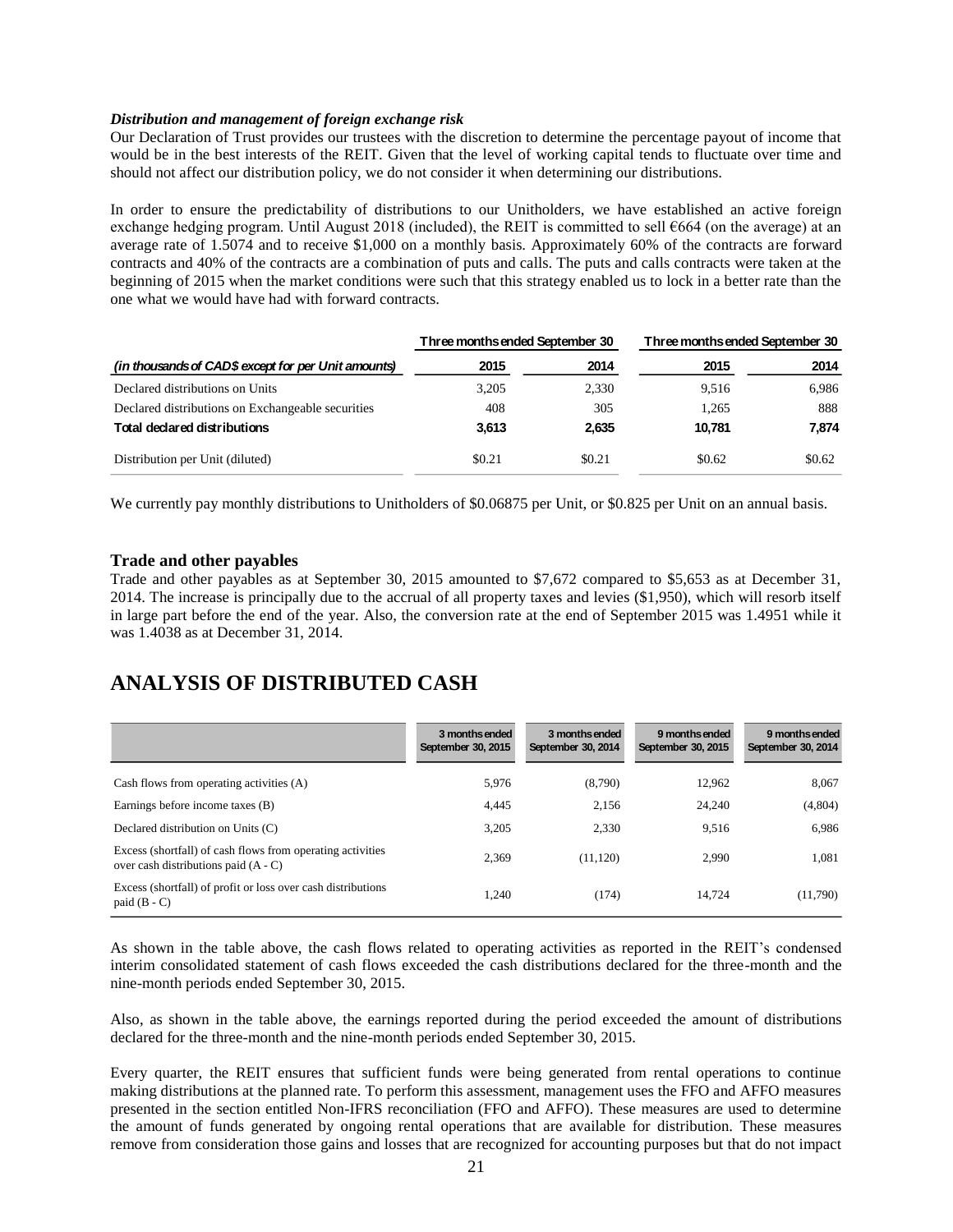cash flow. They also remove from consideration various revenues and expenses that are recognized in profit or loss for accounting purposes but which do not arise from ongoing rental operations, for example because they were incurred to acquire revenue generating assets.

As quantified in the FFO and AFFO calculations, the funds used to make the distributions during the current quarter were generated through the REIT's ongoing rental operations.

The REIT expects to continue paying distributions based on the current plan.

### **RISK AND UNCERTAINTIES**

We are exposed to various risks and uncertainties, many of which are beyond our control. Material risks and uncertainties that could materially affect our operations and future performance are described in our prospectus dated March 28, 2013, in our short-form equity offering prospectus dated October 30, 2014, and in our 2014 annual report which are available at [www.sedar.com.](http://www.sedar.com/)

### **OUTLOOK**

We believe that the current market environment is a favourable one for the REIT to prosper. In addition to actively managing our properties, we are continuously assessing potential acquisitions in our target markets and will focus on the ones offering value and stability. Our long-term credit worthy tenants, low cost of debt with proper maturity and the foreign exchange rate contracts for our distributions until August 2018, not only provide investors with steady cash flows, but also serve as a basis for future growth. In addition of the cash available, we can also sell some portion of assets that we own to get access to additional cash and at the same time diversify our portfolio risk.

# **CRITICAL ACCOUNTING POLICIES**

The preparation of the REIT's condensed interim consolidated financial statements in conformity with IFRS requires management to make judgments and estimates that affect the reported amounts of revenues and investment properties owned directly and indirectly at the reporting date. However, uncertainty about these estimates could result in outcomes that require a material adjustment to the carrying amount of the asset or liability affected in future periods.

We consider the following policies and estimates to be the most critical in understanding the assumptions and judgments that are involved in preparing our financial statements and the uncertainties that could affect our financial results, financial condition and cash flows: (i) recognition and valuation of investment properties; and (ii) distinction between business combinations or asset acquisitions.

A more detailed description of significant accounting policies and critical accounting judgment and estimates that we apply under IFRS is provided in notes 3 and 4 of the audited annual consolidated financial statements for the year ended December 31, 2014.

### **DISCLOSURE CONTROLS AND PROCEDURES AND INTERNAL CONTROLS OVER FINANCIAL REPORTING**

The REIT's Chief Executive Officer (the "**CEO**"), and the Chief Financial Officer (the "**CFO**") of the REIT are responsible for establishing and maintaining the REIT's disclosure controls and procedures ("**DCP**") including adherence to the Disclosure Policy adopted by the Board of Trustees. The Disclosure Policy requires all staff and certain other personnel providing services to the REIT to keep senior management fully apprised of all material information affecting the REIT so that they may evaluate and discuss this information and determine the appropriateness and timing for public release.